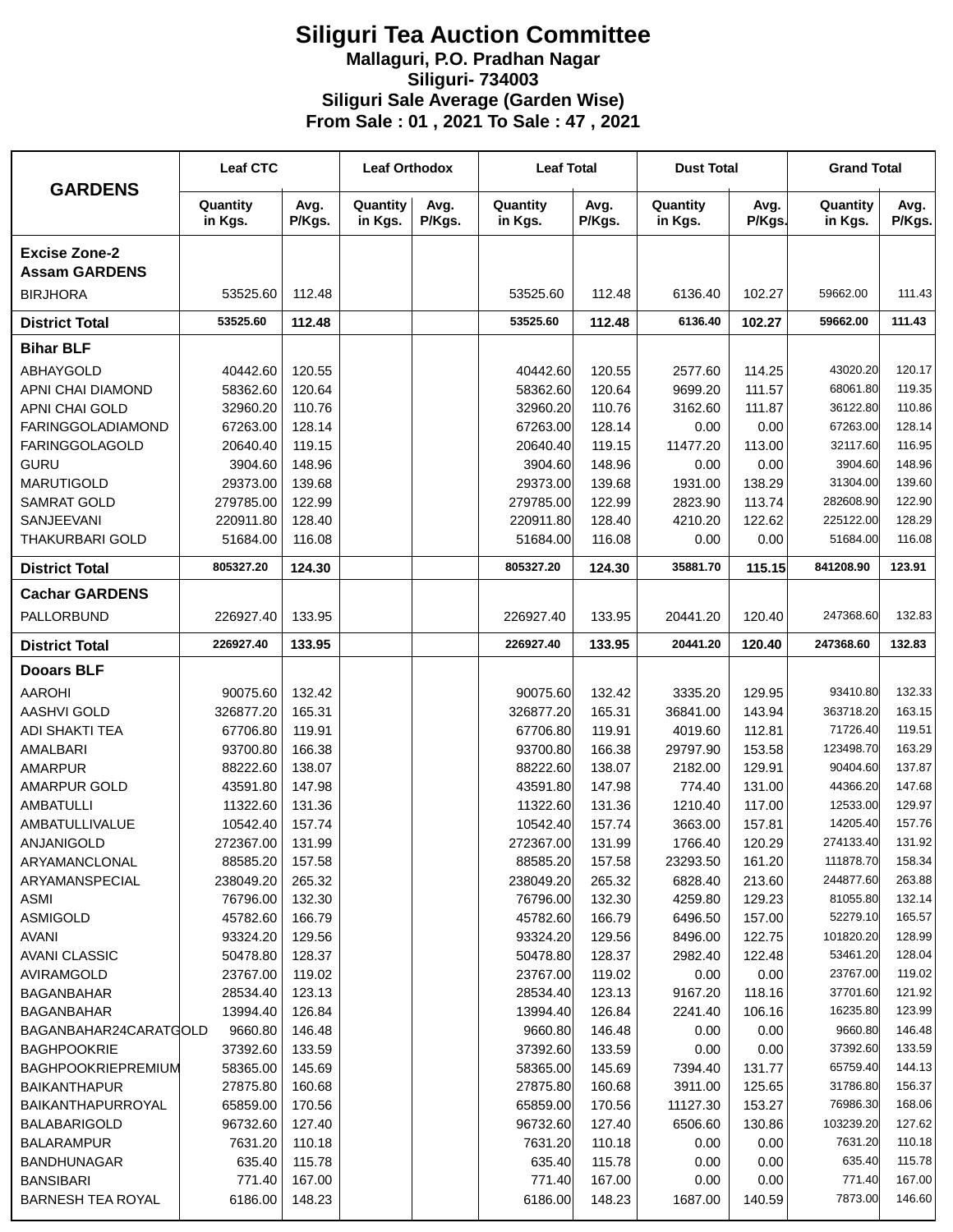|                                           | <b>Leaf CTC</b>      |                  | <b>Leaf Orthodox</b> |                | <b>Leaf Total</b>    |                  | <b>Dust Total</b>   |                  | <b>Grand Total</b>   |                  |
|-------------------------------------------|----------------------|------------------|----------------------|----------------|----------------------|------------------|---------------------|------------------|----------------------|------------------|
| <b>GARDENS</b>                            | Quantity<br>in Kgs.  | Avg.<br>P/Kgs.   | Quantity<br>in Kgs.  | Avg.<br>P/Kgs. | Quantity<br>in Kgs.  | Avg.<br>P/Kgs.   | Quantity<br>in Kgs. | Avg.<br>P/Kgs.   | Quantity<br>in Kgs.  | Avg.<br>P/Kgs.   |
| <b>Excise Zone-2</b>                      |                      |                  |                      |                |                      |                  |                     |                  |                      |                  |
| <b>BATLABARI</b>                          | 5382.00              | 113.58           |                      |                | 5382.00              | 113.58           | 0.00                | 0.00             | 5382.00              | 113.58           |
| <b>BHAKTIPARA</b>                         | 103177.40            | 128.59           |                      |                | 103177.40            | 128.59           | 6505.80             | 120.11           | 109683.20            | 128.09           |
| <b>BHATURBARI</b>                         | 2567.00              | 184.17           |                      |                | 2567.00              | 184.17           | 0.00                | 0.00             | 2567.00              | 184.17           |
| <b>BIKRAM</b>                             | 264683.40            | 143.48           |                      |                | 264683.40            | 143.48           | 9959.70             | 136.13           | 274643.10            | 143.22           |
| <b>BIKRAMROYAL</b>                        | 41161.80             | 172.77           |                      |                | 41161.80             | 172.77           | 204.70              | 156.00           | 41366.50             | 172.68           |
| <b>BLK</b>                                | 16885.20             | 118.31           |                      |                | 16885.20             | 118.31           | 1028.80             | 110.00           | 17914.00             | 117.83           |
| <b>BLK SUPREME</b>                        | 67904.80             | 119.09           |                      |                | 67904.80             | 119.09           | 1158.80             | 116.55           | 69063.60             | 119.04           |
| CHINU TEA GOLD                            | 12070.60             | 136.74           |                      |                | 12070.60             | 136.74           | 175.40              | 146.00           | 12246.00             | 136.87           |
| <b>DEBNAGAR</b>                           | 44917.20             | 151.12           |                      |                | 44917.20             | 151.12           | 2583.20             | 158.70           | 47500.40             | 151.54           |
| <b>DEVERSHEY</b>                          | 8727.80              | 131.26           |                      |                | 8727.80              | 131.26           | 0.00                | 0.00             | 8727.80              | 131.26           |
| DEVSHREE ROYAL                            | 30807.00             | 113.89           |                      |                | 30807.00             | 113.89           | 4200.40             | 112.18           | 35007.40             | 113.69           |
| <b>DHANTALA TEA</b>                       | 45691.80             | 117.09           |                      |                | 45691.80             | 117.09           | 1393.80             | 104.75           | 47085.60             | 116.72           |
| <b>DHARLA</b>                             | 6438.20              | 142.99           |                      |                | 6438.20              | 142.99           | 1031.10             | 142.95           | 7469.30              | 142.98           |
| <b>DHARLA PREMIUM</b>                     | 2151.00              | 174.28           |                      |                | 2151.00              | 174.28           | 0.00                | 0.00             | 2151.00              | 174.28           |
| EVERGREENSUPREEM                          | 2236.40              | 125.96           |                      |                | 2236.40              | 125.96           | 1034.40             | 126.00           | 3270.80              | 125.97           |
| <b>GAGANBARI</b>                          | 13024.00             | 126.71           |                      |                | 13024.00             | 126.71           | 0.00                | 0.00             | 13024.00             | 126.71           |
| <b>GAGANBARIVALUE</b>                     | 22018.00             | 128.00           |                      |                | 22018.00             | 128.00           | 2264.60             | 158.68           | 24282.60             | 130.87           |
| <b>GARALBARI ROYAL</b>                    | 6041.20              | 146.62           |                      |                | 6041.20              | 146.62           | 0.00                | 0.00             | 6041.20              | 146.62           |
| <b>GARALBARI SUPREME</b>                  | 7329.60              | 130.06           |                      |                | 7329.60              | 130.06           | 0.00                | 0.00             | 7329.60              | 130.06           |
| GARAMVALLEY                               | 77462.60             | 118.00           |                      |                | 77462.60             | 118.00           | 2046.20             | 126.05           | 79508.80             | 118.20           |
| GARAMVALLEYGOLD                           | 136047.60            | 121.34           |                      |                | 136047.60            | 121.34           | 5135.70             | 130.73           | 141183.30            | 121.68           |
| <b>GEETATEADIAMOND</b>                    | 110893.20            | 155.86           |                      |                | 110893.20            | 155.86           | 462.40              | 127.00           | 111355.60            | 155.74           |
| <b>GEETATEAGOLD</b>                       | 142219.80            | 139.68           |                      |                | 142219.80            | 139.68           | 6851.10             | 131.69           | 149070.90            | 139.32           |
| <b>GREENTOUCHROYAL</b><br><b>GUYABARI</b> | 19585.00<br>23734.80 | 152.25<br>120.95 |                      |                | 19585.00<br>23734.80 | 152.25<br>120.95 | 2649.30<br>10729.50 | 148.19<br>115.60 | 22234.30<br>34464.30 | 151.77<br>119.28 |
| <b>HARSINGPUR</b>                         | 88906.60             | 114.56           |                      |                | 88906.60             | 114.56           | 1508.80             | 115.00           | 90415.40             | 114.57           |
| <b>HOLLONG</b>                            | 42810.20             | 130.16           |                      |                | 42810.20             | 130.16           | 15700.40            | 132.88           | 58510.60             | 130.89           |
| <b>INDIRAGOLD</b>                         | 186284.20            | 152.97           |                      |                | 186284.20            | 152.97           | 31852.50            | 147.13           | 218136.70            | 152.12           |
| <b>INDIRATEA</b>                          | 154663.00            | 144.93           |                      |                | 154663.00            | 144.93           | 33448.50            | 139.85           | 188111.50            | 144.03           |
| JAI JALPESHBARI                           | 25145.00             | 131.33           |                      |                | 25145.00             | 131.33           | 2401.20             | 118.33           | 27546.20             | 130.20           |
| JAIJALPESHBARISHG                         | 131932.80            | 129.04           |                      |                | 131932.80            | 129.04           | 13578.80            | 114.61           | 145511.60            | 127.69           |
| <b>JALPARA</b>                            | 30002.00             | 143.85           |                      |                | 30002.00             | 143.85           | 8328.80             | 123.65           | 38330.80             | 139.46           |
| JAMUNBARI                                 | 60380.20             | 125.49           |                      |                | 60380.20             | 125.49           | 5566.40             | 116.86           | 65946.60             | 124.76           |
| <b>JOREDIGHIGOLD</b>                      | 97977.40             | 133.13           |                      |                | 97977.40             | 133.13           | 4262.00             | 155.87           | 102239.40            | 134.07           |
| <b>JOTIYAKALI GOLD</b>                    | 6656.80              | 115.11           |                      |                | 6656.80              | 115.11           | 0.00                | 0.00             | 6656.80              | 115.11           |
| <b>KADMABARI</b>                          | 44143.80             | 115.31           |                      |                | 44143.80             | 115.31           | 3866.40             | 111.00           | 48010.20             | 114.96           |
| KADMABARI GOLD                            | 305501.60            | 133.35           |                      |                | 305501.60            | 133.35           | 25180.00            | 124.79           | 330681.60            | 132.70           |
| KAIRASUPREME                              | 8788.40              | 122.24           |                      |                | 8788.40              | 122.24           | 0.00                | 0.00             | 8788.40              | 122.24           |
| KALIAPANI                                 | 41273.00             | 136.07           |                      |                | 41273.00             | 136.07           | 0.00                | 0.00             | 41273.00             | 136.07           |
| <b>KALIRHAT</b>                           | 771.40               | 153.00           |                      |                | 771.40               | 153.00           | 0.00                | 0.00             | 771.40               | 153.00           |
| KARALI-SUPRIM                             | 171488.00            | 149.47           |                      |                | 171488.00            | 149.47           | 16126.20            | 140.07           | 187614.20            | 148.66           |
| <b>KASHI</b>                              | 55940.20             | 120.16           |                      |                | 55940.20             | 120.16           | 3593.00             | 119.32           | 59533.20             | 120.11           |
| <b>KAWAGUB TEA GOLD</b>                   | 80377.40             | 123.02           |                      |                | 80377.40             | 123.02           | 10467.30            | 114.89           | 90844.70             | 122.08           |
| <b>KUMARPARA</b>                          | 2496.20              | 125.06           |                      |                | 2496.20              | 125.06           | 0.00                | 0.00             | 2496.20              | 125.06           |
| LAXMIBARI                                 | 223922.60            | 117.98           |                      |                | 223922.60            | 117.98           | 0.00                | 0.00             | 223922.60            | 117.98           |
| LAXMIBARISUPREME                          | 769459.80            | 122.21           |                      |                | 769459.80            | 122.21           | 15712.00            | 123.51           | 785171.80            | 122.24           |
| MAHALAXMI                                 | 163608.40            | 131.92           |                      |                | 163608.40            | 131.92           | 14199.20            | 124.36           | 177807.60            | 131.32           |
| MAHALAXMI GOLD                            | 26895.60             | 131.12           |                      |                | 26895.60             | 131.12           | 0.00                | 0.00             | 26895.60             | 131.12           |
| MAHANVITA                                 | 117948.40            | 121.46           |                      |                | 117948.40            | 121.46           | 4598.70             | 103.94           | 122547.10            | 120.80           |
| <b>MAHAVIR</b>                            | 84195.20             | 160.41           |                      |                | 84195.20             | 160.41           | 0.00                | 0.00             | 84195.20             | 160.41           |
| <b>MAIJONGBARI</b>                        | 43942.80             | 133.41           |                      |                | 43942.80             | 133.41           | 4099.00             | 127.90           | 48041.80             | 132.94           |
| <b>MAIJONGBARIPREMIUM</b>                 | 9850.00              | 161.38           |                      |                | 9850.00              | 161.38           | 4742.80             | 133.54           | 14592.80             | 152.33           |
| MANGALBARI                                | 105126.60            | 136.24           |                      |                | 105126.60            | 136.24           | 10264.60            | 128.18           | 115391.20            | 135.52           |
| MANGALBARI GOLD                           | 32099.00             | 121.66           |                      |                | 32099.00             | 121.66           | 0.00                | 0.00             | 32099.00             | 121.66           |
| MANGALBARIGOLD24CARAT                     | 163093.00            | 167.07           |                      |                | 163093.00            | 167.07           | 11351.30            | 150.45           | 174444.30            | 165.99           |
| MANGALBARIPLATINUM                        | 15021.80             | 149.10           |                      |                | 15021.80             | 149.10           | 1028.80             | 142.50           | 16050.60             | 148.68           |
| <b>MANJIRA</b>                            | 2493.00              | 152.18           |                      |                | 2493.00              | 152.18           | 0.00                | 0.00             | 2493.00              | 152.18           |
| MANJIRA VALUE                             | 8494.00              | 151.73           |                      |                | 8494.00              | 151.73           | 1034.40             | 166.00           | 9528.40              | 153.28           |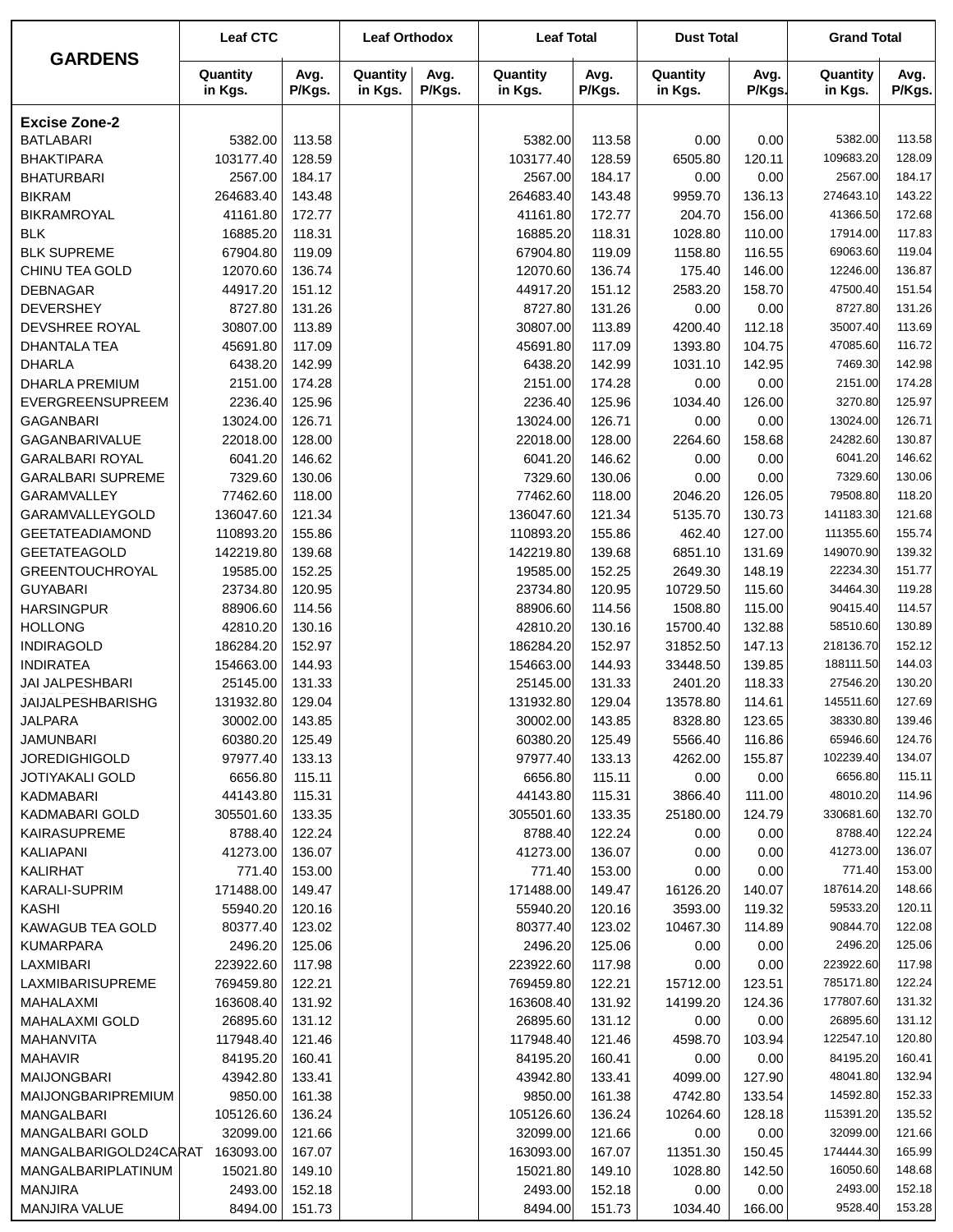| <b>GARDENS</b>           | <b>Leaf CTC</b>     |                | <b>Leaf Orthodox</b> |                | <b>Leaf Total</b>   |                | <b>Dust Total</b>   |                | <b>Grand Total</b>  |                |
|--------------------------|---------------------|----------------|----------------------|----------------|---------------------|----------------|---------------------|----------------|---------------------|----------------|
|                          | Quantity<br>in Kgs. | Avg.<br>P/Kgs. | Quantity<br>in Kgs.  | Avg.<br>P/Kgs. | Quantity<br>in Kgs. | Avg.<br>P/Kgs. | Quantity<br>in Kgs. | Avg.<br>P/Kgs. | Quantity<br>in Kgs. | Avg.<br>P/Kgs. |
| <b>Excise Zone-2</b>     |                     |                |                      |                |                     |                |                     |                |                     |                |
| <b>MANVI</b>             | 145951.40           | 134.44         |                      |                | 145951.40           | 134.44         | 15498.20            | 126.23         | 161449.60           | 133.65         |
| MAYAJUKTA CLONAL         | 11913.00            | 136.81         |                      |                | 11913.00            | 136.81         | 1068.80             | 150.50         | 12981.80            | 137.93         |
| <b>MAYAJUKTA GOLD</b>    | 143054.60           | 139.71         |                      |                | 143054.60           | 139.71         | 2460.60             | 158.13         | 145515.20           | 140.02         |
| <b>MAYAJUKTA SUPREME</b> | 19837.40            | 141.40         |                      |                | 19837.40            | 141.40         | 0.00                | 0.00           | 19837.40            | 141.40         |
| <b>MAYNABARI</b>         | 9930.00             | 122.20         |                      |                | 9930.00             | 122.20         | 771.10              | 136.61         | 10701.10            | 123.24         |
| <b>MAYNABARI ROYAL</b>   | 18245.00            | 128.36         |                      |                | 18245.00            | 128.36         | 0.00                | 0.00           | 18245.00            | 128.36         |
| <b>MAYNABARI SUPREME</b> | 328451.00           | 131.47         |                      |                | 328451.00           | 131.47         | 9368.10             | 133.64         | 337819.10           | 131.53         |
| MAZHABARI                | 1031.40             | 109.00         |                      |                | 1031.40             | 109.00         | 0.00                | 0.00           | 1031.40             | 109.00         |
| MAZHABARI ROYAL          | 21365.00            | 118.57         |                      |                | 21365.00            | 118.57         | 0.00                | 0.00           | 21365.00            | 118.57         |
| <b>MOHEPOOKRIE</b>       | 29904.80            | 134.79         |                      |                | 29904.80            | 134.79         | 5213.40             | 115.57         | 35118.20            | 131.94         |
| <b>MOHINIPUR</b>         | 68326.00            | 141.60         |                      |                | 68326.00            | 141.60         | 29659.40            | 129.67         | 97985.40            | 137.99         |
| <b>MOKRARI</b>           | 7711.00             | 116.36         |                      |                | 7711.00             | 116.36         | 514.40              | 116.00         | 8225.40             | 116.33         |
| <b>MOKRARIGOLD</b>       | 17699.00            | 128.54         |                      |                | 17699.00            | 128.54         | 514.40              | 166.00         | 18213.40            | 129.59         |
| <b>MORPANI ROYAL</b>     | 16957.80            | 144.05         |                      |                | 16957.80            | 144.05         | 0.00                | 0.00           | 16957.80            | 144.05         |
| MORPANIGOLD              | 210789.40           | 137.96         |                      |                | 210789.40           | 137.96         | 11828.90            | 132.14         | 222618.30           | 137.65         |
| MUDIPARA ROYAL           | 39796.80            | 153.07         |                      |                | 39796.80            | 153.07         | 2241.90             | 151.17         | 42038.70            | 152.97         |
| NIGAMVALLEY              | 11286.20            | 130.96         |                      |                | 11286.20            | 130.96         | 0.00                | 0.00           | 11286.20            | 130.96         |
|                          |                     | 158.22         |                      |                |                     |                |                     | 141.81         | 60318.40            | 155.98         |
| <b>NOWAPARA</b>          | 52079.60            |                |                      |                | 52079.60            | 158.22         | 8238.80             |                |                     |                |
| NOWAPARA ROYAL           | 60423.80            | 161.29         |                      |                | 60423.80            | 161.29         | 8522.10             | 138.75         | 68945.90            | 158.50         |
| NOWAPARA SPECIAL         | 19773.20            | 168.70         |                      |                | 19773.20            | 168.70         | 0.00                | 0.00           | 19773.20            | 168.70         |
| PADANJALI                | 660418.00           | 134.66         |                      |                | 660418.00           | 134.66         | 77286.30            | 128.41         | 737704.30           | 134.00         |
| PADANJALIGOLD            | 48696.80            | 161.24         |                      |                | 48696.80            | 161.24         | 4160.50             | 159.23         | 52857.30            | 161.08         |
| PADMABARI                | 66403.20            | 137.25         |                      |                | 66403.20            | 137.25         | 5561.10             | 140.96         | 71964.30            | 137.53         |
| PADMABARIGOLD            | 120243.20           | 137.93         |                      |                | 120243.20           | 137.93         | 5329.90             | 153.36         | 125573.10           | 138.58         |
| <b>PANBARI</b>           | 218782.80           | 122.89         |                      |                | 218782.80           | 122.89         | 1591.90             | 130.41         | 220374.70           | 122.94         |
| PANBARIGOLD              | 290126.80           | 134.06         |                      |                | 290126.80           | 134.06         | 10409.10            | 126.01         | 300535.90           | 133.78         |
| PANGABARI                | 50421.60            | 121.63         |                      |                | 50421.60            | 121.63         | 8663.20             | 124.30         | 59084.80            | 122.02         |
| <b>PRAAKRITIK</b>        | 600818.00           | 121.32         |                      |                | 600818.00           | 121.32         | 14131.20            | 117.76         | 614949.20           | 121.24         |
| RADHABARI                | 5426.60             | 114.81         |                      |                | 5426.60             | 114.81         | 589.40              | 106.00         | 6016.00             | 113.95         |
| RADHABARI GOLD           | 24545.80            | 108.78         |                      |                | 24545.80            | 108.78         | 1103.20             | 103.07         | 25649.00            | 108.53         |
| <b>RANIRHAT</b>          | 5651.20             | 153.39         |                      |                | 5651.20             | 153.39         | 0.00                | 0.00           | 5651.20             | 153.39         |
| SAHEBBARIROYAL           | 42218.60            | 128.83         |                      |                | 42218.60            | 128.83         | 0.00                | 0.00           | 42218.60            | 128.83         |
| <b>SALKABARI</b>         | 31097.20            | 123.75         |                      |                | 31097.20            | 123.75         | 0.00                | 0.00           | 31097.20            | 123.75         |
| SANKALP                  | 188655.80           | 123.56         |                      |                | 188655.80           | 123.56         | 1933.20             | 160.00         | 190589.00           | 123.93         |
| SANYASIHAT ROYAL         | 26561.20            | 165.09         |                      |                | 26561.20            | 165.09         | 0.00                | 0.00           | 26561.20            | 165.09         |
| SARASWATI ROYAL          | 2410.80             | 152.03         |                      |                | 2410.80             | 152.03         | 0.00                | 0.00           | 2410.80             | 152.03         |
| <b>SARIAM PREMIUM</b>    | 8702.00             | 140.43         |                      |                | 8702.00             | 140.43         | 0.00                | 0.00           | 8702.00             | 140.43         |
| SARODAMONI               | 4472.40             | 153.39         |                      |                | 4472.40             | 153.39         | 774.40              | 174.00         | 5246.80             | 156.43         |
| SARODAMONIVALUE          | 17163.20            | 156.55         |                      |                | 17163.20            | 156.55         | 0.00                | 0.00           | 17163.20            | 156.55         |
| <b>SATABDI</b>           | 105124.40           | 136.08         |                      |                | 105124.40           | 136.08         | 7393.90             | 130.61         | 112518.30           | 135.72         |
| SATABDI GOLD             | 91125.60            | 126.69         |                      |                | 91125.60            | 126.69         | 4277.00             | 121.76         | 95402.60            | 126.47         |
| <b>SATHGAON</b>          | 131337.00           | 119.67         |                      |                | 131337.00           | 119.67         | 6949.60             | 116.45         | 138286.60           | 119.51         |
| <b>SENCHAL</b>           | 26020.20            | 171.59         |                      |                | 26020.20            | 171.59         | 15851.20            | 143.40         | 41871.40            | 160.92         |
| <b>SHIVALICK</b>         | 60900.60            | 135.97         |                      |                | 60900.60            | 135.97         | 1488.80             | 144.37         | 62389.40            | 136.17         |
| SHIVALICK ROYAL          | 11360.80            | 124.15         |                      |                | 11360.80            | 124.15         | 0.00                | 0.00           | 11360.80            | 124.15         |
| SONAAJULI                | 115553.60           | 127.01         |                      |                | 115553.60           | 127.01         | 0.00                | 0.00           | 115553.60           | 127.01         |
| <b>SONIBARI</b>          | 34495.20            | 125.07         |                      |                | 34495.20            | 125.07         | 0.00                | 0.00           | 34495.20            | 125.07         |
| <b>SREERUPADIAMOND</b>   | 94982.00            | 126.64         |                      |                | 94982.00            | 126.64         | 1044.40             | 141.00         | 96026.40            | 126.80         |
| SREERUPAGOLD             | 75302.00            | 114.94         |                      |                | 75302.00            | 114.94         | 4453.40             | 109.47         | 79755.40            | 114.63         |
| <b>SUDHA</b>             | 153236.60           | 123.90         |                      |                | 153236.60           | 123.90         | 8621.50             | 119.65         | 161858.10           | 123.68         |
| <b>SUTUNGA</b>           | 2825.60             | 113.05         |                      |                | 2825.60             | 113.05         | 0.00                | 0.00           | 2825.60             | 113.05         |
| <b>TATOPANI</b>          | 13784.20            | 124.58         |                      |                | 13784.20            | 124.58         | 3985.20             | 120.38         | 17769.40            | 123.64         |
| <b>TATOPANISUPREME</b>   | 36663.80            | 137.61         |                      |                | 36663.80            | 137.61         | 6045.10             | 128.53         | 42708.90            | 136.32         |
| <b>TEABORN</b>           | 240005.60           | 127.46         |                      |                | 240005.60           | 127.46         | 16718.10            | 134.15         | 256723.70           | 127.89         |
| <b>TELANIPAR ROYAL</b>   | 48850.60            | 126.74         |                      |                | 48850.60            | 126.74         | 774.40              | 111.00         | 49625.00            | 126.50         |
| <b>TELANIPARA</b>        | 141583.60           | 132.63         |                      |                | 141583.60           | 132.63         | 6964.40             | 107.70         | 148548.00           | 131.46         |
| <b>TINBIGHA</b>          | 109581.40           | 151.37         |                      |                | 109581.40           | 151.37         | 19601.10            | 144.32         | 129182.50           | 150.30         |
| <b>UTIBLACK</b>          | 136072.20           | 139.38         |                      |                | 136072.20           | 139.38         | 15651.30            | 127.42         | 151723.50           | 138.14         |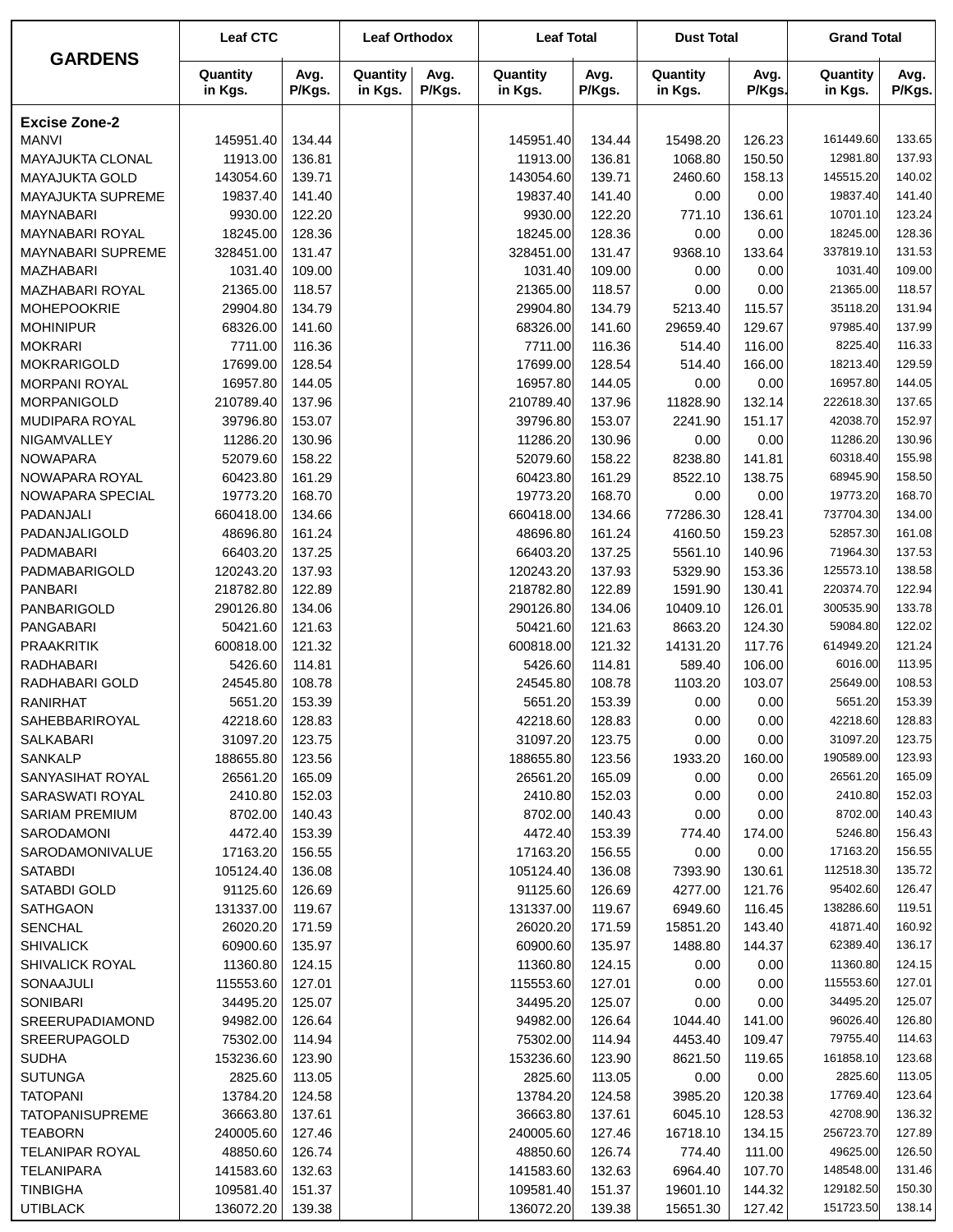|                                          | <b>Leaf CTC</b>        |                  | <b>Leaf Orthodox</b> |                | <b>Leaf Total</b>      |                  | <b>Dust Total</b>     |                  | <b>Grand Total</b>      |                  |
|------------------------------------------|------------------------|------------------|----------------------|----------------|------------------------|------------------|-----------------------|------------------|-------------------------|------------------|
| <b>GARDENS</b>                           | Quantity<br>in Kgs.    | Avg.<br>P/Kgs.   | Quantity<br>in Kgs.  | Avg.<br>P/Kgs. | Quantity<br>in Kgs.    | Avg.<br>P/Kgs.   | Quantity<br>in Kgs.   | Avg.<br>P/Kgs.   | Quantity<br>in Kgs.     | Avg.<br>P/Kgs.   |
| <b>Excise Zone-2</b><br><b>VEERPRIDE</b> | 6188.40                | 102.83           |                      |                | 6188.40                | 102.83           | 0.00                  | 0.00             | 6188.40                 | 102.83           |
| <b>District Total</b>                    | 11772009.20            | 137.09           |                      |                | 11772009.20            | 137.09           | 827560.30             | 133.92           | 12599569.50             | 136.89           |
| <b>Dooars GARDENS</b>                    |                        |                  |                      |                |                        |                  |                       |                  |                         |                  |
| <b>AIBHEEL</b>                           | 627492.80              | 274.58           |                      |                | 627492.80              | 274.58           | 62975.70              | 234.53           | 690468.50               | 270.93           |
| AMBARIROYAL                              | 517719.80              | 199.32           |                      |                | 517719.80              | 199.32           | 128467.20             | 169.42           | 646187.00               | 193.38           |
| ANANDAPURACE                             | 91403.40               | 158.86           |                      |                | 91403.40               | 158.86           | 803.10                | 161.88           | 92206.50                | 158.88           |
| ANANDAPURACEGOLD                         | 125648.80              | 171.38           |                      |                | 125648.80              | 171.38           | 4759.90               | 161.16           | 130408.70               | 171.01           |
| ANANDAPURROYAL                           | 292514.20              | 305.53           |                      |                | 292514.20              | 305.53           | 40855.10              | 241.94           | 333369.30               | 297.74           |
| ANANDAPURSUPREME                         | 86525.40               | 231.14           |                      |                | 86525.40               | 231.14           | 16673.60              | 214.09           | 103199.00               | 228.39           |
| ARJUNCHANDRA                             | 364823.20              | 163.16           |                      |                | 364823.20              | 163.16           | 15436.30              | 139.49           | 380259.50               | 162.20           |
| <b>ATIABARI</b>                          | 872068.00              | 185.54           |                      |                | 872068.00              | 185.54           | 110136.80             | 158.18           | 982204.80               | 182.47           |
| <b>ATIABARI GOLD</b>                     | 61329.40               | 205.59           |                      |                | 61329.40               | 205.59           | 0.00                  | 0.00             | 61329.40                | 205.59           |
| <b>BAINTGOORIE</b>                       | 439366.40              | 208.31           |                      |                | 439366.40              | 208.31           | 78593.40              | 172.40           | 517959.80               | 202.86           |
| <b>BAMANDANGA</b>                        | 255207.40              | 172.37           |                      |                | 255207.40              | 172.37           | 36463.70              | 137.87           | 291671.10               | 168.06           |
| <b>BAMANDANGA SILVER</b>                 | 195168.60              | 194.99           |                      |                | 195168.60              | 194.99           | 11682.90              | 157.98           | 206851.50               | 192.90           |
| BAMANDANGAGOLD<br><b>BANARHAT</b>        | 151484.80<br>328708.80 | 222.49<br>222.43 |                      |                | 151484.80<br>328708.80 | 222.49<br>222.43 | 4920.90<br>20572.30   | 187.03<br>214.39 | 156405.70<br>349281.10  | 221.37<br>221.96 |
| <b>BARADIGHI</b>                         | 688110.40              | 271.15           |                      |                | 688110.40              | 271.15           | 92932.80              | 226.93           | 781043.20               | 265.89           |
| <b>BARRONS</b>                           | 10419.00               | 137.02           |                      |                | 10419.00               | 137.02           | 1313.50               | 173.26           | 11732.50                | 141.08           |
| <b>BATABARI</b>                          | 243367.60              | 204.88           |                      |                | 243367.60              | 204.88           | 41096.20              | 184.35           | 284463.80               | 201.92           |
| <b>BEECH</b>                             | 824688.60              | 212.12           |                      |                | 824688.60              | 212.12           | 95591.50              | 185.76           | 920280.10               | 209.38           |
| <b>BELAKOBA</b>                          | 23319.40               | 123.51           |                      |                | 23319.40               | 123.51           | 4162.60               | 123.34           | 27482.00                | 123.48           |
| <b>BHAGATPURGOLD</b>                     | 733670.20              | 224.15           |                      |                | 733670.20              | 224.15           | 110520.20             | 203.18           | 844190.40               | 221.40           |
| <b>BHANDAPUR</b>                         | 56152.40               | 150.56           |                      |                | 56152.40               | 150.56           | 6046.80               | 159.50           | 62199.20                | 151.43           |
| <b>BHANDIGURI ROYAL</b>                  | 358382.80              | 198.62           |                      |                | 358382.80              | 198.62           | 59551.00              | 163.16           | 417933.80               | 193.57           |
| <b>BHANDIGURIESTEEM</b>                  | 137900.00              | 140.01           |                      |                | 137900.00              | 140.01           | 34403.60              | 135.34           | 172303.60               | 139.08           |
| <b>BHANDIPARA</b>                        | 9013.80                | 120.92           |                      |                | 9013.80                | 120.92           | 3643.00               | 121.11           | 12656.80                | 120.97           |
| <b>BHARNOBARI</b>                        | 188140.20              | 185.76           |                      |                | 188140.20              | 185.76           | 48260.50              | 166.25           | 236400.70               | 181.78           |
| <b>BHARNOBARI ROYAL</b>                  | 193314.80              | 194.92           |                      |                | 193314.80              | 194.92           | 46756.00              | 182.13           | 240070.80<br>413565.80  | 192.43<br>244.60 |
| <b>BHATKAWA</b><br><b>BHATPARA</b>       | 373545.90<br>679871.80 | 247.24<br>169.02 |                      |                | 373545.90<br>679871.80 | 247.24<br>169.02 | 40019.90<br>168571.40 | 219.92<br>154.25 | 848443.20               | 166.08           |
| <b>BHOGOTPORE</b>                        | 76994.40               | 153.12           |                      |                | 76994.40               | 153.12           | 41232.10              | 146.27           | 118226.50               | 150.73           |
| <b>BHOGOTPORESUPREME</b>                 | 134001.60              | 160.71           |                      |                | 134001.60              | 160.71           | 41099.90              | 155.35           | 175101.50               | 159.45           |
| <b>BIDYABARIE</b>                        | 46575.40               | 130.33           |                      |                | 46575.40               | 130.33           | 3690.80               | 124.29           | 50266.20                | 129.88           |
| <b>BINAGURI</b>                          | 954526.00              | 275.79           |                      |                | 954526.00              | 275.79           | 311125.80             | 240.68           | 1265651.80              | 267.16           |
| <b>BRAHMAPUR</b>                         | 184.20                 | 176.00           |                      |                | 184.20                 | 176.00           | 0.00                  | 0.00             | 184.20                  | 176.00           |
| <b>CENTRALDOOARS</b>                     | 476264.40              | 178.85           |                      |                | 476264.40              | 178.85           | 113389.30             | 166.76           | 589653.70               | 176.52           |
| <b>CHAIBASA</b>                          | 12678.00               | 126.14           |                      |                | 12678.00               | 126.14           | 2263.20               | 134.00           | 14941.20                | 127.33           |
| CHALOUNI                                 | 354984.80              | 279.11           |                      |                | 354984.80              | 279.11           | 68894.20              | 226.83           | 423879.00               | 270.62           |
| <b>CHAMURCHI</b>                         | 130832.80              | 153.90           |                      |                | 130832.80              | 153.90           | 58465.70              | 143.93           | 189298.50               | 150.82           |
| <b>CHENGMARI</b>                         | 529925.20              | 259.31           |                      |                | 529925.20              | 259.31           | 158758.90             | 208.93           | 688684.10               | 247.70           |
| <b>CHINCHULA</b>                         | 591860.00              | 179.29           |                      |                | 591860.00              | 179.29           | 93218.00              | 156.93           | 685078.00               | 176.25           |
| <b>CHOONABHUTTI</b>                      | 117350.20              | 201.65           |                      |                | 117350.20              | 201.65           | 7730.70               | 200.25           | 125080.90               | 201.57<br>144.23 |
| <b>CHUAPARA</b><br><b>CHULSA</b>         | 921164.20<br>364008.50 | 144.16<br>297.27 |                      |                | 921164.20<br>364008.50 | 144.16<br>297.27 | 217593.20<br>43988.90 | 144.53<br>259.25 | 1138757.40<br>407997.40 | 293.17           |
| <b>CHULSASUPER</b>                       | 1830.20                | 143.44           |                      |                | 1830.20                | 143.44           | 0.00                  | 0.00             | 1830.20                 | 143.44           |
| <b>COOCHBEHAR</b>                        | 87699.80               | 119.13           |                      |                | 87699.80               | 119.13           | 9483.10               | 133.36           | 97182.90                | 120.52           |
| COOCHBEHAR ROYAL                         | 169230.60              | 163.69           |                      |                | 169230.60              | 163.69           | 18643.80              | 137.73           | 187874.40               | 161.11           |
| COOCHBEHAR SPECIAL                       | 11496.00               | 201.26           |                      |                | 11496.00               | 201.26           | 0.00                  | 0.00             | 11496.00                | 201.26           |
| <b>COOCHBEHARDIAMOND</b>                 | 143739.60              | 133.15           |                      |                | 143739.60              | 133.15           | 22498.30              | 131.42           | 166237.90               | 132.92           |
| <b>DALGAON</b>                           | 719273.00              | 268.67           |                      |                | 719273.00              | 268.67           | 192017.20             | 196.24           | 911290.20               | 253.41           |
| <b>DALSINGPARA</b>                       | 109202.60              | 157.98           |                      |                | 109202.60              | 157.98           | 39158.20              | 137.89           | 148360.80               | 152.68           |
| DALSINGPARA ROYALE                       | 20378.00               | 240.85           |                      |                | 20378.00               | 240.85           | 4177.60               | 169.75           | 24555.60                | 228.75           |
| DALSINGPARAGOLD                          | 446398.40              | 191.27           |                      |                | 446398.40              | 191.27           | 74380.80              | 169.07           | 520779.20               | 188.10           |
| <b>DAMANPUR</b>                          | 205481.00              | 159.04           |                      |                | 205481.00              | 159.04           | 35636.00              | 142.75           | 241117.00               | 156.63           |
| <b>DAMDIM</b>                            | 754450.40              | 204.13           |                      |                | 754450.40              | 204.13           | 154261.70             | 175.27           | 908712.10               | 199.23           |
|                                          |                        |                  |                      |                |                        |                  |                       |                  |                         |                  |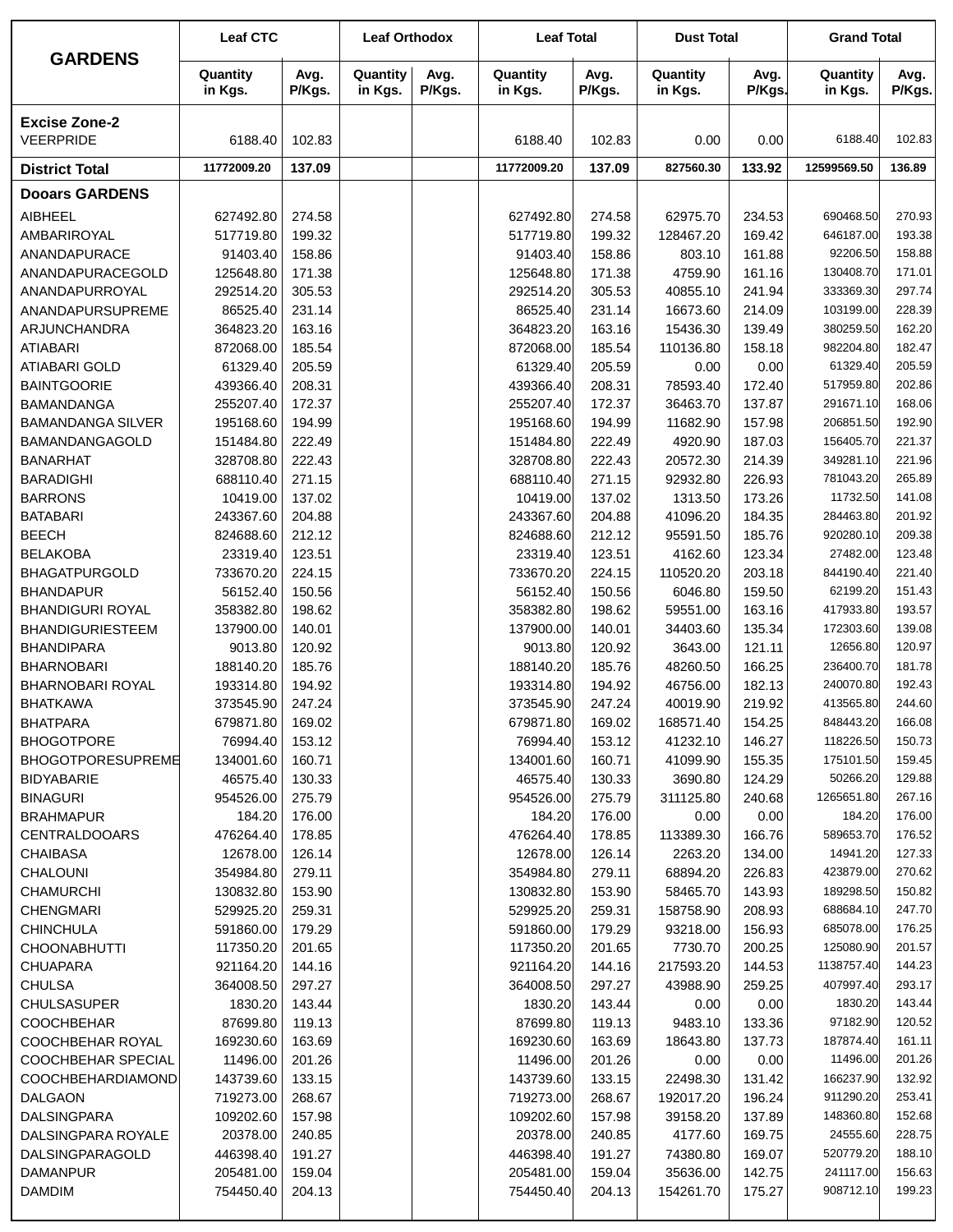|                                  | <b>Leaf CTC</b>         |                  | <b>Leaf Orthodox</b> |                | <b>Leaf Total</b>       |                  | <b>Dust Total</b>    |                  | <b>Grand Total</b>      |                  |
|----------------------------------|-------------------------|------------------|----------------------|----------------|-------------------------|------------------|----------------------|------------------|-------------------------|------------------|
| <b>GARDENS</b>                   | Quantity<br>in Kgs.     | Avg.<br>P/Kgs.   | Quantity<br>in Kgs.  | Avg.<br>P/Kgs. | Quantity<br>in Kgs.     | Avg.<br>P/Kgs.   | Quantity<br>in Kgs.  | Avg.<br>P/Kgs.   | Quantity<br>in Kgs.     | Avg.<br>P/Kgs.   |
| <b>Excise Zone-2</b>             |                         |                  |                      |                |                         |                  |                      |                  |                         |                  |
| <b>DANGUAJHAR</b>                | 546037.80               | 309.71           |                      |                | 546037.80               | 309.71           | 58841.70             | 248.90           | 604879.50               | 303.79           |
| <b>DEBPARA</b>                   | 554165.00               | 153.47           |                      |                | 554165.00               | 153.47           | 63667.80             | 138.93           | 617832.80               | 151.97           |
| DEBPARASPECIAL                   | 116667.20               | 207.21           |                      |                | 116667.20               | 207.21           | 902.10               | 224.60           | 117569.30               | 207.34           |
| <b>DHOWLAJHORA</b>               | 305282.80               | 146.74           |                      |                | 305282.80               | 146.74           | 55748.00             | 138.65           | 361030.80               | 145.49           |
| <b>DIANARAMBARI</b>              | 274269.20               | 278.53           |                      |                | 274269.20               | 278.53           | 66674.40             | 205.58           | 340943.60               | 264.26           |
| <b>DWARIKAGOLD</b>               | 88306.80                | 123.24           |                      |                | 88306.80                | 123.24           | 8276.20              | 116.20           | 96583.00                | 122.63           |
| <b>ELLENBARRIE</b>               | 230430.40               | 122.29           |                      |                | 230430.40               | 122.29           | 28432.60             | 124.04           | 258863.00               | 122.48           |
| ELLENBARRIEGOLD                  | 39793.80                | 158.40           |                      |                | 39793.80                | 158.40           | 6956.30              | 152.50           | 46750.10                | 157.52           |
| ELLENBARRIEROYAL                 | 87639.00                | 187.65           |                      |                | 87639.00                | 187.65           | 9543.50              | 157.07           | 97182.50                | 184.65           |
| <b>ENGLISH ROYAL</b>             | 0.00                    | 0.00             |                      |                | 0.00                    | 0.00             | 638.80               | 104.00           | 638.80                  | 104.00           |
| <b>ENGO</b>                      | 101323.40               | 168.10           |                      |                | 101323.40               | 168.10           | 12907.60             | 163.93           | 114231.00               | 167.63           |
| <b>ENGOGOLD</b>                  | 62535.40                | 228.22           |                      |                | 62535.40                | 228.22           | 10344.10             | 203.80           | 72879.50                | 224.75           |
| <b>ETHELBARI</b>                 | 207032.60               | 164.31           |                      |                | 207032.60               | 164.31           | 42124.30             | 151.41           | 249156.90               | 162.13           |
| <b>ETHELBARIBEST</b>             | 30273.60                | 250.53           |                      |                | 30273.60                | 250.53           | 7263.70              | 212.31           | 37537.30                | 243.14           |
| <b>ETHELBARIGOLD</b>             | 264955.60               | 200.14           |                      |                | 264955.60               | 200.14           | 35547.70             | 177.78           | 300503.30               | 197.49           |
| <b>GAHIRABARI</b>                | 5921.60                 | 128.83           |                      |                | 5921.60                 | 128.83           | 748.80               | 154.00           | 6670.40                 | 131.65           |
| <b>GAIRKHATA</b>                 | 1019487.20              | 204.69           |                      |                | 1019487.20              | 204.69           | 273249.60            | 182.60           | 1292736.80              | 200.03           |
| <b>GANDHARV</b>                  | 2607.80                 | 171.33           |                      |                | 2607.80                 | 171.33           | 0.00                 | 0.00             | 2607.80                 | 171.33           |
| <b>GANDRAPARA</b>                | 500063.20               | 268.12           |                      |                | 500063.20               | 268.12           | 156766.50            | 220.05           | 656829.70               | 256.65           |
| GARGANDA                         | 1185021.20              | 180.97           |                      |                | 1185021.20              | 180.97           | 93321.00             | 161.55           | 1278342.20              | 179.56           |
| <b>GHATIA</b>                    | 51582.60                | 196.89           |                      |                | 51582.60                | 196.89           | 41124.50             | 168.48           | 92707.10                | 184.29           |
| <b>GHATIAROYAL</b>               | 665718.40               | 301.69           |                      |                | 665718.40               | 301.69           | 161867.00            | 243.12           | 827585.40               | 290.24           |
| <b>GHEESHBARI</b>                | 3377.00                 | 144.33           |                      |                | 3377.00                 | 144.33           | 0.00                 | 0.00             | 3377.00                 | 144.33           |
| <b>GOODHOPE</b>                  | 283668.20               | 221.19           |                      |                | 283668.20               | 221.19           | 63873.60             | 168.20           | 347541.80               | 211.45           |
| <b>GOODHOPESHYAMBAGH</b>         | 583.60                  | 216.36           |                      |                | 583.60                  | 216.36           | 0.00                 | 0.00             | 583.60                  | 216.36           |
| <b>GOPALPUR</b>                  | 659638.20               | 235.82           |                      |                | 659638.20               | 235.82           | 79862.40             | 206.01           | 739500.60               | 232.60           |
| <b>GOPALPURGOLD</b>              | 111870.00               | 192.07           |                      |                | 111870.00               | 192.07           | 21029.40             | 172.00           | 132899.40               | 188.90           |
| <b>GURJANGJHORA</b>              | 180779.40<br>1117824.20 | 199.24<br>188.49 |                      |                | 180779.40<br>1117824.20 | 199.24<br>188.49 | 34277.00<br>58646.60 | 178.18<br>177.46 | 215056.40<br>1176470.80 | 195.88<br>187.94 |
| <b>HANTAPARA</b><br><b>HILLA</b> | 123299.20               | 216.94           |                      |                | 123299.20               | 216.94           | 33112.40             | 176.52           | 156411.60               | 208.38           |
| <b>HILLA ROYALE</b>              | 220856.20               | 286.36           |                      |                | 220856.20               | 286.36           | 25612.20             | 242.17           | 246468.40               | 281.77           |
| <b>HOPE</b>                      | 328591.70               | 290.64           |                      |                | 328591.70               | 290.64           | 59039.20             | 240.81           | 387630.90               | 283.05           |
| <b>HULDIBARI</b>                 | 594094.00               | 188.58           |                      |                | 594094.00               | 188.58           | 187438.40            | 151.67           | 781532.40               | 179.73           |
| HULDIBARIROYAL                   | 852504.00               | 251.67           |                      |                | 852504.00               | 251.67           | 131963.40            | 205.56           | 984467.40               | 245.49           |
| <b>HULDIGHATI</b>                | 6172.40                 | 153.84           |                      |                | 6172.40                 | 153.84           | 2816.40              | 153.67           | 8988.80                 | 153.79           |
| <b>INDONG</b>                    | 450632.60               | 162.33           |                      |                | 450632.60               | 162.33           | 56115.50             | 150.48           | 506748.10               | 161.01           |
| INDONGGOLD                       | 381679.80               | 242.84           |                      |                | 381679.80               | 242.84           | 34210.40             | 207.33           | 415890.20               | 239.92           |
| <b>JADABPUR</b>                  | 81929.00                | 125.17           |                      |                | 81929.00                | 125.17           | 8247.50              | 120.36           | 90176.50                | 124.73           |
| <b>JADABPURROYAL</b>             | 61894.60                | 124.89           |                      |                | 61894.60                | 124.89           | 4982.80              | 123.21           | 66877.40                | 124.76           |
| JAINTI                           | 752141.20               | 165.61           |                      |                | 752141.20               | 165.61           | 210994.70            | 150.40           | 963135.90               | 162.28           |
| JALDAPARA                        | 7829.60                 | 155.57           |                      |                | 7829.60                 | 155.57           | 186.70               | 165.00           | 8016.30                 | 155.79           |
| JITI                             | 390466.30               | 297.49           |                      |                | 390466.30               | 297.49           | 68131.10             | 251.51           | 458597.40               | 290.66           |
| <b>JOGESCHANDRA</b>              | 196371.20               | 136.99           |                      |                | 196371.20               | 136.99           | 23394.40             | 133.55           | 219765.60               | 136.62           |
| <b>JOGESH CHANDRA</b>            | 23594.00                | 161.02           |                      |                | 23594.00                | 161.02           | 3959.20              | 130.47           | 27553.20                | 156.63           |
| <b>JOYPUR</b>                    | 171219.80               | 149.47           |                      |                | 171219.80               | 149.47           | 41198.00             | 136.91           | 212417.80               | 147.04           |
| <b>KADAMBINI</b>                 | 265395.00               | 167.25           |                      |                | 265395.00               | 167.25           | 60527.60             | 155.73           | 325922.60               | 165.11           |
| KAILASHPURPREMIUM                | 683503.00               | 178.95           |                      |                | 683503.00               | 178.95           | 46663.10             | 149.43           | 730166.10               | 177.07           |
| KALABARIGOLD                     | 46726.40                | 135.18           |                      |                | 46726.40                | 135.18           | 9298.40              | 133.95           | 56024.80                | 134.98           |
| KALABARIROYAL                    | 104868.80               | 235.57           |                      |                | 104868.80               | 235.57           | 16002.60             | 189.96           | 120871.40               | 229.53           |
| KALAGAITY                        | 27038.40                | 154.57           |                      |                | 27038.40                | 154.57           | 3428.30              | 160.90           | 30466.70                | 155.29           |
| <b>KALASONA</b>                  | 21299.00                | 115.57           |                      |                | 21299.00                | 115.57           | 0.00                 | 0.00             | 21299.00                | 115.57           |
| <b>KALCHINI</b>                  | 445261.00               | 147.01           |                      |                | 445261.00               | 147.01           | 54566.90             | 136.41           | 499827.90               | 145.85           |
| KARALAVALLEY                     | 146605.60               | 147.80           |                      |                | 146605.60               | 147.80           | 24814.00             | 137.71           | 171419.60               | 146.34           |
| KARALAVALLEYROYAL                | 132928.80               | 175.71           |                      |                | 132928.80               | 175.71           | 8275.00              | 157.07           | 141203.80               | 174.62           |
| KARALAVALLEYSUPREME              | 81842.00                | 151.34           |                      |                | 81842.00                | 151.34           | 4198.40              | 145.35           | 86040.40                | 151.05           |
| KARBALLA                         | 352262.20               | 228.17           |                      |                | 352262.20               | 228.17           | 19262.40             | 215.26           | 371524.60               | 227.50           |
| <b>KARNIMATA</b>                 | 36715.60                | 131.80           |                      |                | 36715.60                | 131.80           | 2942.30              | 125.22           | 39657.90                | 131.31           |
| <b>KARTICK</b>                   | 474501.80               | 306.30           |                      |                | 474501.80               | 306.30           | 24210.80             | 247.42           | 498712.60               | 303.44           |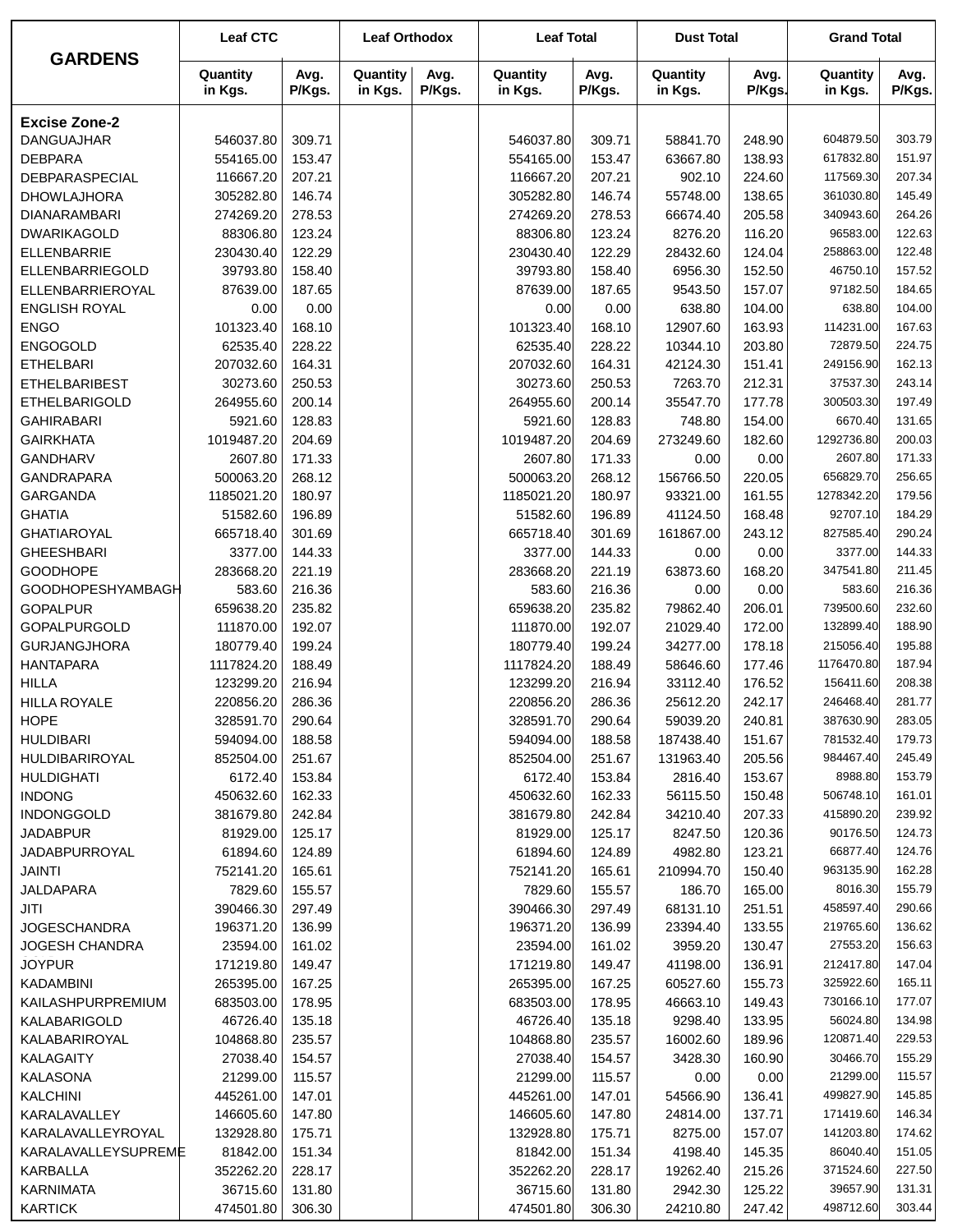|                         | <b>Leaf CTC</b>     |                | <b>Leaf Orthodox</b> |                | <b>Leaf Total</b>   |                | <b>Dust Total</b>   |                | <b>Grand Total</b>  |                |
|-------------------------|---------------------|----------------|----------------------|----------------|---------------------|----------------|---------------------|----------------|---------------------|----------------|
| <b>GARDENS</b>          | Quantity<br>in Kgs. | Avg.<br>P/Kgs. | Quantity<br>in Kgs.  | Avg.<br>P/Kgs. | Quantity<br>in Kgs. | Avg.<br>P/Kgs. | Quantity<br>in Kgs. | Avg.<br>P/Kgs. | Quantity<br>in Kgs. | Avg.<br>P/Kgs. |
| <b>Excise Zone-2</b>    |                     |                |                      |                |                     |                |                     |                |                     |                |
| <b>KELLYBARI</b>        | 23501.00            | 133.95         |                      |                | 23501.00            | 133.95         | 1388.80             | 142.50         | 24889.80            | 134.42         |
| <b>KUCHLIBARIGOLD</b>   | 139956.40           | 127.22         |                      |                | 139956.40           | 127.22         | 4191.20             | 114.23         | 144147.60           | 126.84         |
| <b>KUMARGRAM</b>        | 545341.60           | 285.58         |                      |                | 545341.60           | 285.58         | 71213.40            | 241.81         | 616555.00           | 280.52         |
| <b>KURTI</b>            | 269062.20           | 237.67         |                      |                | 269062.20           | 237.67         | 31135.50            | 243.25         | 300197.70           | 238.25         |
| <b>LAHING</b>           | 10074.00            | 134.66         |                      |                | 10074.00            | 134.66         | 0.00                | 0.00           | 10074.00            | 134.66         |
| <b>LEESHRIVER</b>       | 394058.00           | 269.26         |                      |                | 394058.00           | 269.26         | 80499.10            | 225.83         | 474557.10           | 261.89         |
| <b>LOOKSUN</b>          | 318129.40           | 149.51         |                      |                | 318129.40           | 149.51         | 62044.60            | 145.86         | 380174.00           | 148.92         |
| LOOKSUNGOLD             | 312422.60           | 206.86         |                      |                | 312422.60           | 206.86         | 23138.10            | 172.50         | 335560.70           | 204.49         |
| <b>MAHAK</b>            | 280802.00           | 155.04         |                      |                | 280802.00           | 155.04         | 28975.90            | 151.55         | 309777.90           | 154.71         |
| <b>MAHESHWARI</b>       | 116590.60           | 156.63         |                      |                | 116590.60           | 156.63         | 13155.40            | 134.30         | 129746.00           | 154.37         |
| MAHESHWARIGOLD          | 197486.60           | 198.05         |                      |                | 197486.60           | 198.05         | 12662.80            | 178.25         | 210149.40           | 196.85         |
| <b>MAINAKHILLS</b>      | 205559.80           | 174.57         |                      |                | 205559.80           | 174.57         | 11423.50            | 158.38         | 216983.30           | 173.71         |
| <b>MAJHERDABRI</b>      | 446079.80           | 249.82         |                      |                | 446079.80           | 249.82         | 65365.60            | 221.26         | 511445.40           | 246.17         |
| <b>MATELLI</b>          | 650719.80           | 167.74         |                      |                | 650719.80           | 167.74         | 232511.10           | 155.67         | 883230.90           | 164.56         |
| <b>MATHURA</b>          | 463813.20           | 199.96         |                      |                | 463813.20           | 199.96         | 39516.10            | 185.86         | 503329.30           | 198.85         |
| MAYNAGURI GOLD          | 36234.00            | 127.97         |                      |                | 36234.00            | 127.97         | 3801.80             | 146.23         | 40035.80            | 129.70         |
| <b>MECHPARA</b>         | 311938.60           | 234.51         |                      |                | 311938.60           | 234.51         | 83433.70            | 204.54         | 395372.30           | 228.18         |
| <b>MEENGLAS</b>         | 439930.00           | 277.28         |                      |                | 439930.00           | 277.28         | 66653.00            | 251.82         | 506583.00           | 273.93         |
| <b>MEERA</b>            | 111993.00           | 171.79         |                      |                | 111993.00           | 171.79         | 1777.10             | 151.87         | 113770.10           | 171.48         |
| <b>MEKLIBARI</b>        | 110541.00           | 182.54         |                      |                | 110541.00           | 182.54         | 23099.60            | 155.40         | 133640.60           | 177.85         |
| <b>MOGULKATA</b>        | 372227.20           | 193.21         |                      |                | 372227.20           | 193.21         | 71364.40            | 158.41         | 443591.60           | 187.61         |
| Mohit                   | 22121.80            | 143.21         |                      |                | 22121.80            | 143.21         | 2359.90             | 131.42         | 24481.70            | 142.07         |
| <b>MORAGHAT</b>         | 952696.40           | 239.56         |                      |                | 952696.40           | 239.56         | 148448.60           | 207.75         | 1101145.00          | 235.27         |
| <b>MUJNAI</b>           | 321014.20           | 170.45         |                      |                | 321014.20           | 170.45         | 48078.50            | 147.49         | 369092.70           | 167.46         |
| <b>NAGRAKATA</b>        | 334712.40           | 179.54         |                      |                | 334712.40           | 179.54         | 59370.60            | 164.73         | 394083.00           | 177.31         |
| <b>NAMASTE</b>          | 45072.20            | 191.69         |                      |                | 45072.20            | 191.69         | 0.00                | 0.00           | 45072.20            | 191.69         |
| NANGDALA                | 229340.80           | 239.64         |                      |                | 229340.80           | 239.64         | 9515.50             | 196.83         | 238856.30           | 237.94         |
| <b>NEDAM</b>            | 470426.60           | 177.65         |                      |                | 470426.60           | 177.65         | 46719.40            | 157.88         | 517146.00           | 175.87         |
| <b>NEPUCHAPUR</b>       | 682055.40           | 241.94         |                      |                | 682055.40           | 241.94         | 9038.90             | 199.11         | 691094.30           | 241.38         |
| <b>NEWDOOARS</b>        | 563485.60           | 234.98         |                      |                | 563485.60           | 234.98         | 38876.80            | 234.05         | 602362.40           | 234.92         |
| <b>NEWGLENCOE</b>       | 192571.40           | 155.06         |                      |                | 192571.40           | 155.06         | 98384.50            | 122.26         | 290955.90           | 143.97         |
| <b>NEWLANDS</b>         | 495369.40           | 211.62         |                      |                | 495369.40           | 211.62         | 95896.20            | 197.89         | 591265.60           | 209.39         |
| <b>NIMTIJHORA</b>       | 251129.20           | 138.85         |                      |                | 251129.20           | 138.85         | 40517.20            | 127.94         | 291646.40           | 137.33         |
| NIMTIJHORAGOLD          | 324656.00           | 189.13         |                      |                | 324656.00           | 189.13         | 34163.60            | 165.46         | 358819.60           | 186.88         |
| NOWERANUDDY             | 447287.00           | 253.66         |                      |                | 447287.00           | 253.66         | 57989.70            | 207.78         | 505276.70           | 248.39         |
| <b>OODLABARI</b>        | 20225.00            | 121.99         |                      |                | 20225.00            | 121.99         | 3189.40             | 124.57         | 23414.40            | 122.34         |
| <b>OODLABARIGOLD</b>    | 24865.40            | 189.38         |                      |                | 24865.40            | 189.38         | 3179.40             | 146.94         | 28044.80            | 184.57         |
| <b>OODLABARISUPREME</b> | 73216.60            | 136.73         |                      |                | 73216.60            | 136.73         | 9033.60             | 125.02         | 82250.20            | 135.44         |
| PALASHBARI CLASSIC      | 132082.60           | 188.12         |                      |                | 132082.60           | 188.12         | 17625.10            | 175.41         | 149707.70           | 186.62         |
| PALASHBARIROYAL         | 313585.60           | 219.91         |                      |                | 313585.60           | 219.91         | 26194.20            | 201.04         | 339779.80           | 218.46         |
| <b>PATKAPARA</b>        | 126679.80           | 148.21         |                      |                | 126679.80           | 148.21         | 37916.80            | 139.39         | 164596.60           | 146.18         |
| PATKAPARAGOLD           | 231023.40           | 203.56         |                      |                | 231023.40           | 203.56         | 46134.70            | 180.00         | 277158.10           | 199.64         |
| PATKAPARAROYAL          | 119694.80           | 162.96         |                      |                | 119694.80           | 162.96         | 42891.40            | 151.24         | 162586.20           | 159.87         |
| <b>PATTIBARI</b>        | 717.80              | 136.00         |                      |                | 717.80              | 136.00         | 0.00                | 0.00           | 717.80              | 136.00         |
| <b>PHASKOWA</b>         | 128080.20           | 151.17         |                      |                | 128080.20           | 151.17         | 33102.50            | 140.59         | 161182.70           | 149.00         |
| PHASKOWAGOLD            | 55580.00            | 199.84         |                      |                | 55580.00            | 199.84         | 4092.80             | 152.09         | 59672.80            | 196.57         |
| RAHIMIAGOLD             | 547835.80           | 180.84         |                      |                | 547835.80           | 180.84         | 54651.20            | 161.31         | 602487.00           | 179.07         |
| <b>RAIMATANG</b>        | 302932.00           | 136.30         |                      |                | 302932.00           | 136.30         | 33885.70            | 125.60         | 336817.70           | 135.22         |
| <b>RAJA</b>             | 86421.20            | 137.33         |                      |                | 86421.20            | 137.33         | 13849.90            | 144.75         | 100271.10           | 138.36         |
| RAJABHAT                | 417531.00           | 183.70         |                      |                | 417531.00           | 183.70         | 56161.90            | 162.76         | 473692.90           | 181.22         |
| RAJAROYAL               | 444630.80           | 184.56         |                      |                | 444630.80           | 184.56         | 73219.00            | 164.42         | 517849.80           | 181.71         |
| RANICHERRAROYAL         | 312525.40           | 196.88         |                      |                | 312525.40           | 196.88         | 73930.10            | 170.98         | 386455.50           | 191.93         |
| RHEABARI                | 512009.20           | 233.18         |                      |                | 512009.20           | 233.18         | 90763.00            | 200.47         | 602772.20           | 228.25         |
| <b>RUNGAMUTTEE</b>      | 928943.80           | 212.13         |                      |                | 928943.80           | 212.13         | 84314.10            | 180.95         | 1013257.90          | 209.54         |
| <b>RYDAK</b>            | 927370.80           | 275.25         |                      |                | 927370.80           | 275.25         | 255022.10           | 237.36         | 1182392.90          | 267.08         |
| <b>SAMSING</b>          | 292541.80           | 144.44         |                      |                | 292541.80           | 144.44         | 693.40              | 161.00         | 293235.20           | 144.48         |
| SAMSINGGOLD             | 139037.80           | 203.33         |                      |                | 139037.80           | 203.33         | 0.00                | 0.00           | 139037.80           | 203.33         |
| SAMSINGSILVER           | 147426.20           | 169.84         |                      |                | 147426.20           | 169.84         | 865.10              | 181.97         | 148291.30           | 169.91         |
|                         |                     |                |                      |                |                     |                |                     |                |                     |                |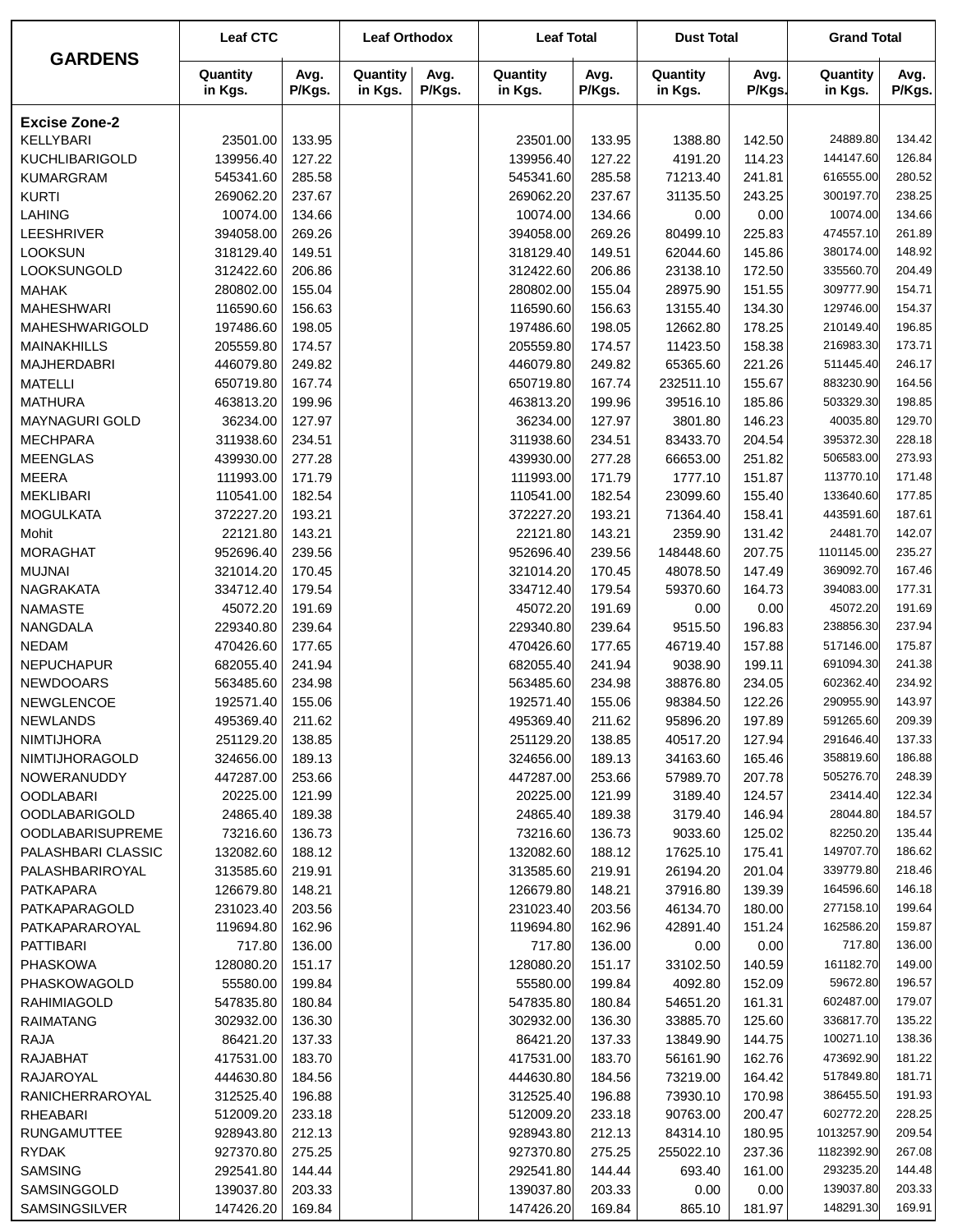| <b>GARDENS</b>                                | <b>Leaf CTC</b>       |                  | <b>Leaf Orthodox</b> |                | <b>Leaf Total</b>     |                  | <b>Dust Total</b>   |                  | <b>Grand Total</b>    |                  |
|-----------------------------------------------|-----------------------|------------------|----------------------|----------------|-----------------------|------------------|---------------------|------------------|-----------------------|------------------|
|                                               | Quantity<br>in Kgs.   | Avg.<br>P/Kgs.   | Quantity<br>in Kgs.  | Avg.<br>P/Kgs. | Quantity<br>in Kgs.   | Avg.<br>P/Kgs.   | Quantity<br>in Kgs. | Avg.<br>P/Kgs.   | Quantity<br>in Kgs.   | Avg.<br>P/Kgs.   |
| <b>Excise Zone-2</b>                          |                       |                  |                      |                |                       |                  |                     |                  |                       |                  |
| <b>SANKOS</b>                                 | 280927.80             | 271.43           |                      |                | 280927.80             | 271.43           | 56361.60            | 214.01           | 337289.40             | 261.83           |
| SARASWATIPUR                                  | 278163.80             | 227.21           |                      |                | 278163.80             | 227.21           | 48471.20            | 208.75           | 326635.00             | 224.47           |
| SARUGAON                                      | 90519.40              | 147.67           |                      |                | 90519.40              | 147.67           | 18487.30            | 134.41           | 109006.70             | 145.42           |
| <b>SATALI</b>                                 | 916262.60             | 204.29           |                      |                | 916262.60             | 204.29           | 145427.40           | 181.28           | 1061690.00            | 201.13           |
| <b>SATKHAYA</b>                               | 4706.80               | 173.30           |                      |                | 4706.80               | 173.30           | 0.00                | 0.00             | 4706.80               | 173.30           |
| SAUDAMINI                                     | 3488.80               | 130.32           |                      |                | 3488.80               | 130.32           | 3915.40             | 124.69           | 7404.20               | 127.34           |
| <b>SHIKARPUR</b>                              | 175135.40             | 136.87           |                      |                | 175135.40             | 136.87           | 16982.80            | 135.35           | 192118.20             | 136.74           |
| SHIKARPURGOLD                                 | 219681.20             | 173.94           |                      |                | 219681.20             | 173.94           | 50272.50            | 164.19           | 269953.70             | 172.12           |
| SINGHANIA GOLD                                | 74283.80              | 191.27           |                      |                | 74283.80              | 191.27           | 25746.10            | 169.61           | 100029.90             | 185.69           |
| SINGHANIA ROYAL                               | 48164.20              | 156.14           |                      |                | 48164.20              | 156.14           | 14364.20            | 151.22           | 62528.40              | 155.01           |
| <b>SITARAMPUR</b>                             | 93287.20              | 171.06           |                      |                | 93287.20              | 171.06           | 16292.00            | 158.29           | 109579.20             | 169.16           |
| SOONGACHI                                     | 484243.20             | 149.63           |                      |                | 484243.20             | 149.63           | 90664.10            | 138.09           | 574907.30             | 147.81           |
| <b>SUBHASINI</b>                              | 347758.40             | 185.02           |                      |                | 347758.40             | 185.02           | 83780.30            | 152.21           | 431538.70             | 178.65           |
| <b>SURYA</b>                                  | 273718.20             | 136.92           |                      |                | 273718.20             | 136.92           | 33483.10            | 125.57           | 307201.30             | 135.68           |
| <b>TASATI</b>                                 | 300268.00             | 188.80           |                      |                | 300268.00             | 188.80           | 19822.30            | 167.40           | 320090.30             | 187.47           |
| <b>TEA BUDS</b>                               | 96166.60              | 113.28           |                      |                | 96166.60              | 113.28           | 2917.60             | 111.31           | 99084.20              | 113.22           |
| <b>TEA VALLEY</b>                             | 29269.40              | 110.69           |                      |                | 29269.40              | 110.69           | 2323.20             | 105.67           | 31592.60              | 110.32           |
| <b>TELEPARA</b>                               | 110710.40             | 160.49           |                      |                | 110710.40             | 160.49           | 17006.90            | 150.34           | 127717.30             | 159.14<br>209.33 |
| TELEPARAROYAL<br>TELEPARASUPERVAL             | 286651.40<br>12156.60 | 212.91<br>136.43 |                      |                | 286651.40<br>12156.60 | 212.91<br>136.43 | 37524.70<br>694.40  | 181.93<br>136.00 | 324176.10<br>12851.00 | 136.41           |
| <b>THALJHORA</b>                              | 1353.60               | 169.35           |                      |                | 1353.60               | 169.35           | 262.70              | 174.00           | 1616.30               | 170.10           |
| <b>TINBIGHA WHITE</b>                         | 66434.60              | 159.52           |                      |                | 66434.60              | 159.52           | 29074.60            | 146.11           | 95509.20              | 155.44           |
| <b>TOORSA</b>                                 | 210285.00             | 154.47           |                      |                | 210285.00             | 154.47           | 43709.30            | 134.96           | 253994.30             | 151.11           |
| <b>TOORSA ELITE</b>                           | 37416.00              | 226.13           |                      |                | 37416.00              | 226.13           | 2445.80             | 182.86           | 39861.80              | 223.47           |
| <b>TRUEVALUE</b>                              | 335647.00             | 183.58           |                      |                | 335647.00             | 183.58           | 25100.40            | 156.68           | 360747.40             | 181.71           |
| <b>TULSI</b>                                  | 74009.60              | 137.43           |                      |                | 74009.60              | 137.43           | 61335.80            | 138.30           | 135345.40             | 137.82           |
| <b>UPPERJALPAIGURI</b>                        | 116711.60             | 124.67           |                      |                | 116711.60             | 124.67           | 13816.70            | 125.35           | 130528.30             | 124.74           |
| WASHABARIE                                    | 633513.20             | 233.86           |                      |                | 633513.20             | 233.86           | 51878.40            | 209.85           | 685391.60             | 232.04           |
| WASHABARIETARA                                | 162000.60             | 189.11           |                      |                | 162000.60             | 189.11           | 9428.70             | 175.74           | 171429.30             | 188.38           |
| YANGTONG                                      | 32352.00              | 144.77           |                      |                | 32352.00              | 144.77           | 0.00                | 0.00             | 32352.00              | 144.77           |
| YANGTONG GOLD                                 | 19638.20              | 206.91           |                      |                | 19638.20              | 206.91           | 0.00                | 0.00             | 19638.20              | 206.91           |
| YANGTONGSILVER                                | 30437.60              | 178.76           |                      |                | 30437.60              | 178.76           | 0.00                | 0.00             | 30437.60              | 178.76           |
| YULEBLACK                                     | 36080.40              | 119.62           |                      |                | 36080.40              | 119.62           | 2079.90             | 157.57           | 38160.30              | 121.68           |
| YULEDIAMOND                                   | 35506.40              | 120.38           |                      |                | 35506.40              | 120.38           | 3118.70             | 129.37           | 38625.10              | 121.10           |
| <b>ZURRENTEE</b>                              | 268343.20             | 237.73           |                      |                | 268343.20             | 237.73           | 60300.00            | 212.77           | 328643.20             | 233.15           |
| <b>District Total</b>                         | 56027614.00           | 207.93           |                      |                | 56027614.00           | 207.93           | 9119658.20          | 181.78           | 65147272.20           | 204.27           |
| <b>Terai BLF</b>                              |                       |                  |                      |                |                       |                  |                     |                  |                       |                  |
| AMBABARI                                      | 474917.40             | 122.27           |                      |                | 474917.40             | 122.27           | 6825.10             | 133.01           | 481742.50             | 122.42           |
| AMBABARIGOLD                                  | 379027.60             | 128.88           |                      |                | 379027.60             | 128.88           | 7316.40             | 139.51           | 386344.00             | 129.08           |
| <b>AMBARI HAT</b>                             | 99473.60              | 119.30           |                      |                | 99473.60              | 119.30           | 6077.60             | 116.29           | 105551.20             | 119.13           |
| <b>ANMOL</b>                                  | 0.00                  | 0.00             |                      |                | 0.00                  | 0.00             | 2317.60             | 120.66           | 2317.60               | 120.66           |
| ARADHANA GOLD                                 | 21556.20              | 116.17           |                      |                | 21556.20              | 116.17           | 409.40              | 146.00           | 21965.60              | 116.73           |
| <b>AROMA</b>                                  | 57172.60              | 123.66           |                      |                | 57172.60              | 123.66           | 11458.00            | 123.09           | 68630.60              | 123.57           |
| AROMAGOLD                                     | 204120.40             | 130.01           |                      |                | 204120.40             | 130.01           | 8094.80             | 121.41           | 212215.20             | 129.69           |
| AYAN GOLD                                     | 64560.20              | 155.20           |                      |                | 64560.20              | 155.20           | 2083.20             | 159.33           | 66643.40              | 155.33           |
| <b>BADAMBARI</b>                              | 80223.80              | 132.91           |                      |                | 80223.80              | 132.91           | 5240.60             | 122.27           | 85464.40              | 132.26           |
| <b>BADAMI</b>                                 | 109346.60             | 126.24           |                      |                | 109346.60             | 126.24           | 15872.60            | 122.93           | 125219.20             | 125.82           |
| <b>BAIKANTHAPUR</b><br><b>BELBARI PREMIUM</b> | 11588.40<br>61594.80  | 199.36<br>134.53 |                      |                | 11588.40<br>61594.80  | 199.36           | 296.70<br>4660.80   | 200.00<br>123.81 | 11885.10<br>66255.60  | 199.38<br>133.77 |
| <b>BELBARIGOLD</b>                            | 74412.00              | 121.24           |                      |                | 74412.00              | 134.53<br>121.24 | 24086.80            | 123.02           | 98498.80              | 121.67           |
| <b>BELBARISUPREME</b>                         | 27901.40              | 131.65           |                      |                | 27901.40              | 131.65           | 0.00                | 0.00             | 27901.40              | 131.65           |
| <b>BHAKTIADANGI</b>                           | 51202.60              | 113.97           |                      |                | 51202.60              | 113.97           | 8380.80             | 109.63           | 59583.40              | 113.36           |
| <b>BHATRI DIAMOND</b>                         | 119165.60             | 160.09           |                      |                | 119165.60             | 160.09           | 4692.80             | 135.81           | 123858.40             | 159.17           |
| <b>BHATRI GOLD</b>                            | 8745.80               | 133.29           |                      |                | 8745.80               | 133.29           | 930.40              | 146.00           | 9676.20               | 134.51           |
| <b>BIDHANNAGAR</b>                            | 24288.00              | 123.91           |                      |                | 24288.00              | 123.91           | 1993.10             | 129.81           | 26281.10              | 124.36           |
| <b>BILASHIPUR</b>                             | 1912.80               | 122.72           |                      |                | 1912.80               | 122.72           | 583.80              | 106.00           | 2496.60               | 118.81           |
|                                               |                       |                  |                      |                |                       |                  |                     |                  |                       |                  |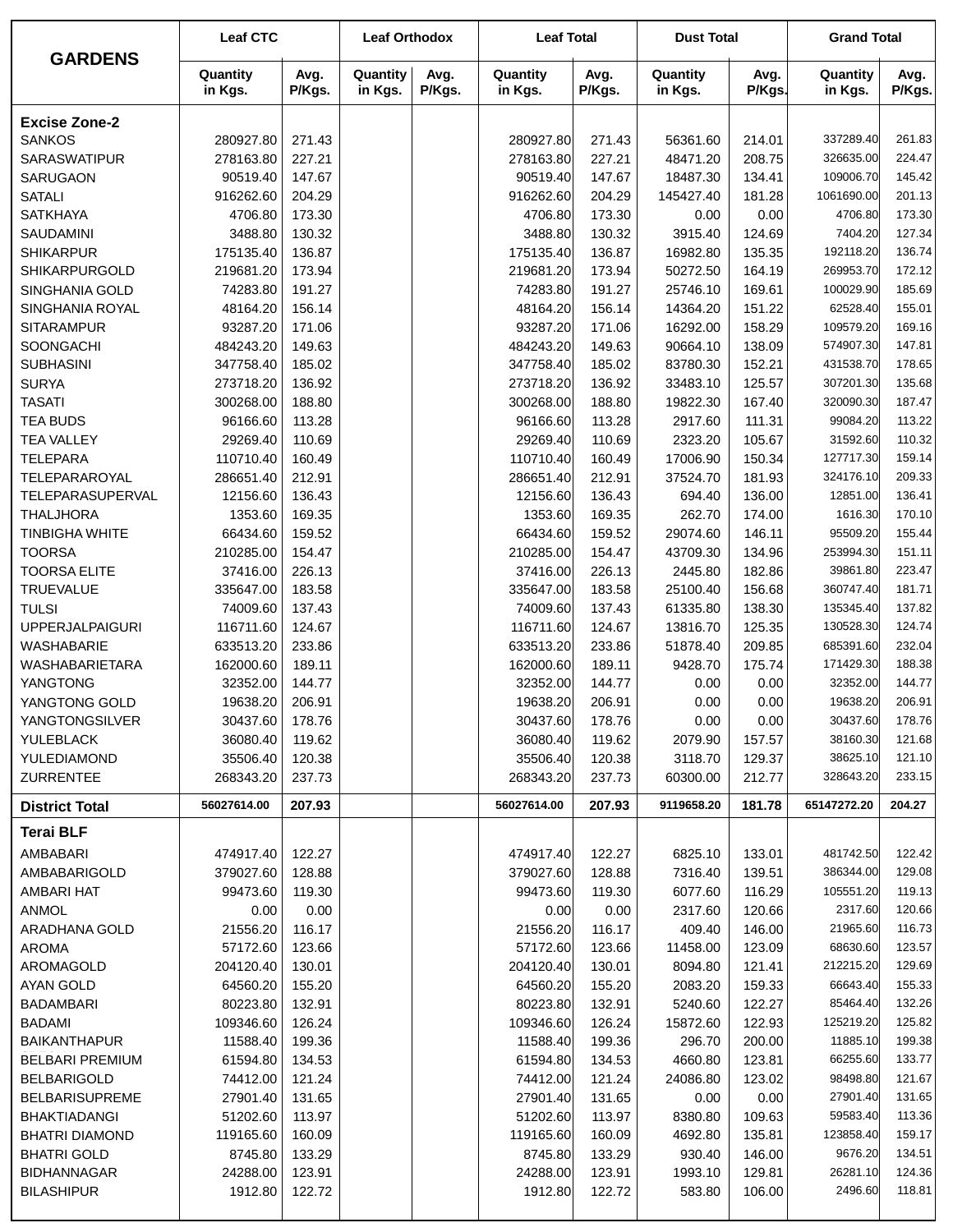|                                          | <b>Leaf CTC</b>       |                  | <b>Leaf Orthodox</b> |                | <b>Leaf Total</b>     |                  | <b>Dust Total</b>    |                  | <b>Grand Total</b>  |                  |
|------------------------------------------|-----------------------|------------------|----------------------|----------------|-----------------------|------------------|----------------------|------------------|---------------------|------------------|
| <b>GARDENS</b>                           | Quantity<br>in Kgs.   | Avg.<br>P/Kgs.   | Quantity<br>in Kgs.  | Avg.<br>P/Kgs. | Quantity<br>in Kgs.   | Avg.<br>P/Kgs.   | Quantity<br>in Kgs.  | Avg.<br>P/Kgs.   | Quantity<br>in Kgs. | Avg.<br>P/Kgs.   |
| <b>Excise Zone-2</b>                     |                       |                  |                      |                |                       |                  |                      |                  |                     |                  |
| <b>BINNABARI</b>                         | 19642.40              | 148.74           |                      |                | 19642.40              | 148.74           | 0.00                 | 0.00             | 19642.40            | 148.74           |
| CACHARKINGDIAMOND                        | 55730.80              | 125.06           |                      |                | 55730.80              | 125.06           | 11654.50             | 119.44           | 67385.30            | 124.09           |
| CACHARKINGGOLD                           | 44827.40              | 115.15           |                      |                | 44827.40              | 115.15           | 4404.80              | 120.03           | 49232.20            | 115.58           |
| <b>CENTURION GOLD</b>                    | 291075.20             | 133.43           |                      |                | 291075.20             | 133.43           | 0.00                 | 0.00             | 291075.20           | 133.43           |
| CHANDANPURROYAL                          | 0.00                  | 0.00             |                      |                | 0.00                  | 0.00             | 956.40               | 122.00           | 956.40              | 122.00           |
| CHHAOAPHALITEAESTATE                     | 174649.80             | 192.42           |                      |                | 174649.80             | 192.42           | 10243.40             | 180.42           | 184893.20           | 191.75           |
| <b>CHITALGHATA</b>                       | 8300.00               | 126.08           |                      |                | 8300.00               | 126.08           | 1254.20              | 110.68           | 9554.20             | 124.06           |
| <b>CHOCHPARA</b>                         | 230942.20             | 157.74           |                      |                | 230942.20             | 157.74           | 4094.80              | 140.18           | 235037.00           | 157.44           |
| <b>CITYGREEN</b>                         | 32766.00              | 122.83           |                      |                | 32766.00              | 122.83           | 12044.20             | 114.30           | 44810.20            | 120.54           |
| DAMALBARI PREMIUM                        | 281430.80             | 119.97           |                      |                | 281430.80             | 119.97           | 27239.50             | 117.13           | 308670.30           | 119.72           |
| <b>DISHA GOLD</b>                        | 115344.80             | 137.65           |                      |                | 115344.80             | 137.65           | 1034.40              | 138.00           | 116379.20           | 137.65           |
| <b>DOHAGURI</b>                          | 14845.80              | 127.26           |                      |                | 14845.80              | 127.26           | 0.00                 | 0.00             | 14845.80            | 127.26           |
| ELEGANTGOLD                              | 240269.20             | 123.85           |                      |                | 240269.20             | 123.85           | 20871.60             | 123.11           | 261140.80           | 123.79           |
| FATIK CHANDRA GOLD                       | 40359.80              | 128.56           |                      |                | 40359.80              | 128.56           | 1123.20              | 111.00           | 41483.00            | 128.08           |
| GAYATREEGOLD                             | 16869.40              | 139.05           |                      |                | 16869.40              | 139.05           | 0.00                 | 0.00             | 16869.40            | 139.05           |
| <b>GITANJALI</b>                         | 30014.40              | 127.73           |                      |                | 30014.40              | 127.73           | 4552.00              | 118.50           | 34566.40            | 126.52           |
| <b>GITANJALIDIAMOND</b>                  | 251952.40             | 134.62           |                      |                | 251952.40             | 134.62           | 31128.40             | 131.12           | 283080.80           | 134.24           |
| <b>GOALTULI</b>                          | 133985.60             | 135.30           |                      |                | 133985.60             | 135.30           | 15318.80             | 130.72           | 149304.40           | 134.83           |
| GOVARDHANGOLD                            | 34793.40              | 140.04           |                      |                | 34793.40              | 140.04           | 514.40               | 135.00           | 35307.80            | 139.97           |
| <b>HAPPY ROYAL</b>                       | 152276.40             | 119.57           |                      |                | 152276.40             | 119.57           | 1548.80              | 112.34           | 153825.20           | 119.50           |
| <b>HEEMALIPUR</b>                        | 37306.20              | 134.03           |                      |                | 37306.20              | 134.03           | 1394.40              | 136.00           | 38700.60            | 134.10           |
| <b>HEER NANDINI</b>                      | 21616.00              | 159.61           |                      |                | 21616.00              | 159.61           | 0.00                 | 0.00             | 21616.00            | 159.61           |
| <b>HEER NANDINI</b>                      | 32117.60              | 136.84           |                      |                | 32117.60              | 136.84           | 6960.80              | 121.81           | 39078.40            | 134.16           |
| <b>HEER NANDINI GOLD</b>                 | 9362.20               | 123.23           |                      |                | 9362.20               | 123.23           | 0.00                 | 0.00             | 9362.20<br>70657.80 | 123.23<br>143.51 |
| INDIRAPREMIUM                            | 64869.40              | 144.37           |                      |                | 64869.40              | 144.37           | 5788.40              | 133.86           | 318957.20           | 129.59           |
| <b>JAGANNATHPUR</b><br><b>JAIHANUMAN</b> | 296309.20<br>80031.20 | 129.99<br>120.98 |                      |                | 296309.20<br>80031.20 | 129.99<br>120.98 | 22648.00<br>12548.80 | 124.41<br>124.32 | 92580.00            | 121.43           |
| <b>JEEVANMOTI</b>                        | 23054.60              | 124.20           |                      |                | 23054.60              | 124.20           | 0.00                 | 0.00             | 23054.60            | 124.20           |
| <b>JEEVANMOTIVALUE</b>                   | 32209.80              | 129.28           |                      |                | 32209.80              | 129.28           | 3295.70              | 155.47           | 35505.50            | 131.71           |
| <b>KABINI</b>                            | 6471.20               | 147.83           |                      |                | 6471.20               | 147.83           | 694.40               | 105.00           | 7165.60             | 143.68           |
| KABINI VALUE                             | 21278.20              | 140.96           |                      |                | 21278.20              | 140.96           | 5105.80              | 154.32           | 26384.00            | 143.55           |
| KAILASHGIRI                              | 10017.40              | 113.69           |                      |                | 10017.40              | 113.69           | 0.00                 | 0.00             | 10017.40            | 113.69           |
| KAILASHGIRIDIAMOND                       | 388957.80             | 128.94           |                      |                | 388957.80             | 128.94           | 25199.10             | 127.19           | 414156.90           | 128.83           |
| KAILASHGIRIGOLD                          | 12107.40              | 117.37           |                      |                | 12107.40              | 117.37           | 0.00                 | 0.00             | 12107.40            | 117.37           |
| KALPAK                                   | 702927.20             | 128.95           |                      |                | 702927.20             | 128.95           | 10179.20             | 129.64           | 713106.40           | 128.96           |
| <b>KAMAKSHI</b>                          | 92507.80              | 137.77           |                      |                | 92507.80              | 137.77           | 4959.30              | 129.24           | 97467.10            | 137.34           |
| <b>KANCHAN</b>                           | 90718.40              | 132.71           |                      |                | 90718.40              | 132.71           | 9148.00              | 117.26           | 99866.40            | 131.29           |
| KANCHANJANGA                             | 423699.80             | 130.38           |                      |                | 423699.80             | 130.38           | 17489.40             | 127.79           | 441189.20           | 130.28           |
| KANTA BARI ROYAL                         | 59200.60              | 136.76           |                      |                | 59200.60              | 136.76           | 1028.80              | 154.50           | 60229.40            | 137.06           |
| KANTIVITA                                | 4865.60               | 135.48           |                      |                | 4865.60               | 135.48           | 0.00                 | 0.00             | 4865.60             | 135.48           |
| KANTIVITA VALUE                          | 11415.60              | 147.88           |                      |                | 11415.60              | 147.88           | 514.40               | 119.00           | 11930.00            | 146.64           |
| KARABITEA                                | 33371.60              | 149.89           |                      |                | 33371.60              | 149.89           | 0.00                 | 0.00             | 33371.60            | 149.89           |
| <b>KASHISH</b>                           | 56850.80              | 131.94           |                      |                | 56850.80              | 131.94           | 10614.80             | 137.69           | 67465.60            | 132.84           |
| KAVISH PREMIUM                           | 17101.00              | 117.18           |                      |                | 17101.00              | 117.18           | 1537.60              | 114.00           | 18638.60            | 116.92           |
| <b>KESARGOLD</b>                         | 157537.00             | 129.30           |                      |                | 157537.00             | 129.30           | 15764.80             | 121.59           | 173301.80           | 128.60           |
| KHARIBARI                                | 260509.40             | 124.51           |                      |                | 260509.40             | 124.51           | 32528.00             | 125.78           | 293037.40           | 124.65           |
| KHARIBARIGOLD                            | 426084.80             | 127.61           |                      |                | 426084.80             | 127.61           | 10334.40             | 133.59           | 436419.20           | 127.75           |
| KHOREELBARI                              | 26652.40              | 114.92           |                      |                | 26652.40              | 114.92           | 1979.50              | 128.55           | 28631.90            | 115.86           |
| KISHORIBAGH                              | 202910.80             | 160.98           |                      |                | 202910.80             | 160.98           | 16662.30             | 148.51           | 219573.10           | 160.03           |
| KUMARIKACLONAL                           | 141936.40             | 144.55           |                      |                | 141936.40             | 144.55           | 19919.20             | 145.11           | 161855.60           | 144.62           |
| KUMARIKASPECIAL                          | 169953.60             | 180.57           |                      |                | 169953.60             | 180.57           | 22558.50             | 159.24           | 192512.10           | 178.07           |
| LAKHIBARI ROYAL                          | 1927.00               | 160.34           |                      |                | 1927.00               | 160.34           | 0.00                 | 0.00             | 1927.00             | 160.34           |
| MADATI                                   | 7462.80               | 131.84           |                      |                | 7462.80               | 131.84           | 3433.60              | 126.52           | 10896.40            | 130.16           |
| <b>MADHOBARI</b>                         | 5138.20               | 132.19           |                      |                | 5138.20               | 132.19           | 0.00                 | 0.00             | 5138.20             | 132.19           |
| <b>MADHURI GOLD</b>                      | 7974.00               | 131.40           |                      |                | 7974.00               | 131.40           | 0.00                 | 0.00             | 7974.00             | 131.40           |
| <b>MAJULIBARI</b>                        | 10586.00              | 123.41           |                      |                | 10586.00              | 123.41           | 8515.40              | 124.89           | 19101.40            | 124.07           |
| MAJULIBARI PREMIUM                       | 52531.80              | 132.39           |                      |                | 52531.80              | 132.39           | 3322.10              | 125.77           | 55853.90            | 131.99           |
| MAJULIBARIGOLD                           | 38684.00              | 122.06           |                      |                | 38684.00              | 122.06           | 9341.80              | 130.87           | 48025.80            | 123.78           |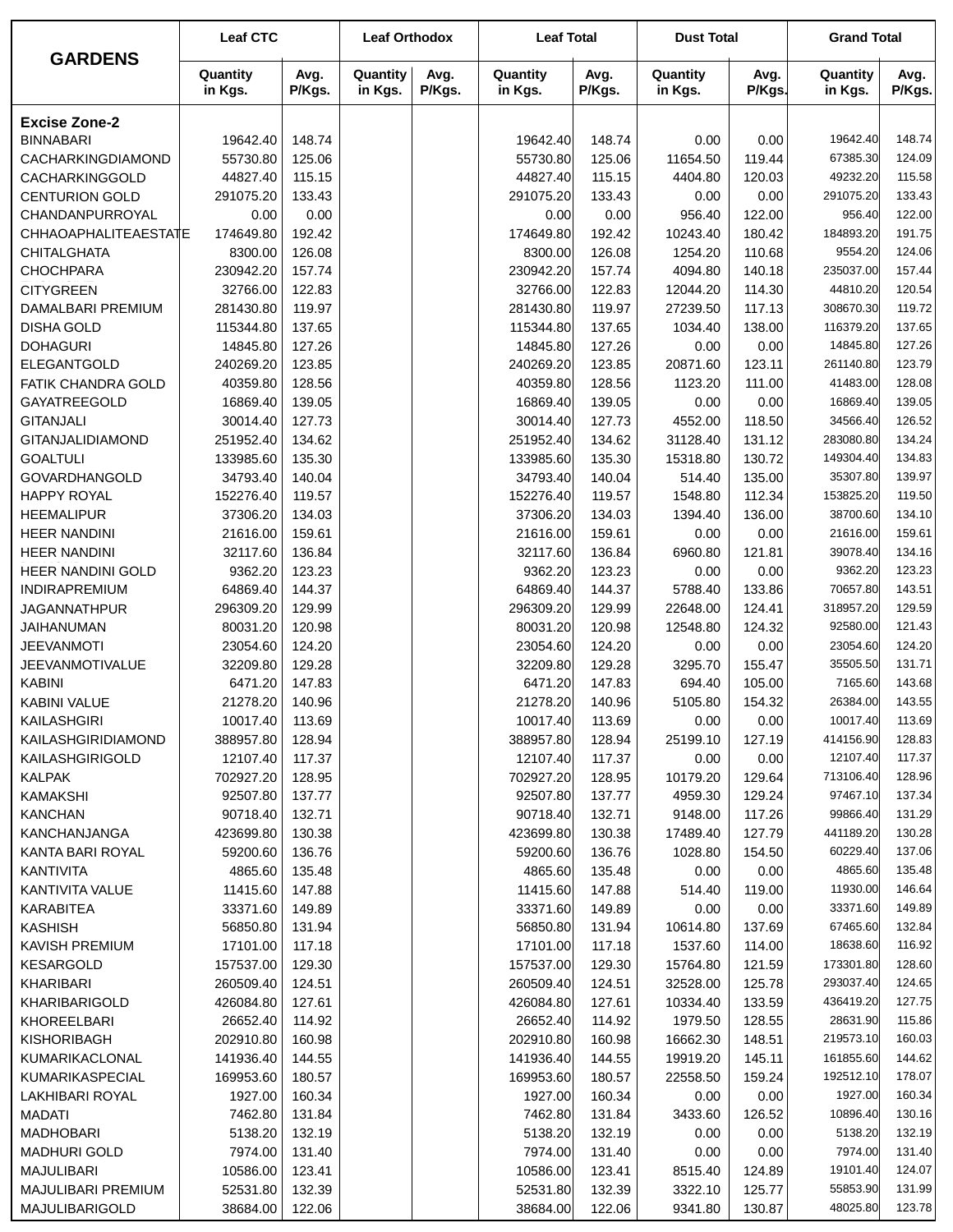|                         | <b>Leaf CTC</b>     |                | <b>Leaf Orthodox</b> |                | <b>Leaf Total</b>   |                | <b>Dust Total</b>   |                | <b>Grand Total</b>    |                  |
|-------------------------|---------------------|----------------|----------------------|----------------|---------------------|----------------|---------------------|----------------|-----------------------|------------------|
| <b>GARDENS</b>          | Quantity<br>in Kgs. | Avg.<br>P/Kgs. | Quantity<br>in Kgs.  | Avg.<br>P/Kgs. | Quantity<br>in Kgs. | Avg.<br>P/Kgs. | Quantity<br>in Kgs. | Avg.<br>P/Kgs. | Quantity<br>in Kgs.   | Avg.<br>P/Kgs.   |
| <b>Excise Zone-2</b>    |                     |                |                      |                |                     |                |                     |                |                       |                  |
| MAJULIBARISUPREME       | 124.20              | 150.00         |                      |                | 124.20              | 150.00         | 0.00                | 0.00           | 124.20                | 150.00           |
| MALAPARADIAMOND         | 312007.80           | 134.95         |                      |                | 312007.80           | 134.95         | 9619.90             | 130.07         | 321627.70             | 134.80           |
| MALAPARAGOLD            | 50306.60            | 126.74         |                      |                | 50306.60            | 126.74         | 2919.20             | 115.78         | 53225.80              | 126.13           |
| <b>MARUTI DIAMOND</b>   | 28793.40            | 118.11         |                      |                | 28793.40            | 118.11         | 6290.20             | 115.07         | 35083.60              | 117.57           |
| <b>MAUSOM</b>           | 282530.40           | 258.28         |                      |                | 282530.40           | 258.28         | 91528.00            | 214.12         | 374058.40             | 247.47           |
| <b>MAYA</b>             | 121390.20           | 125.25         |                      |                | 121390.20           | 125.25         | 518.40              | 119.00         | 121908.60             | 125.22           |
| <b>MILANBARI</b>        | 12244.60            | 136.10         |                      |                | 12244.60            | 136.10         | 0.00                | 0.00           | 12244.60              | 136.10           |
| <b>MILANGOLD</b>        | 30658.20            | 123.18         |                      |                | 30658.20            | 123.18         | 1907.20             | 120.13         | 32565.40              | 123.01           |
| <b>MINU GOLD</b>        | 118233.40           | 125.96         |                      |                | 118233.40           | 125.96         | 1191.10             | 127.29         | 119424.50             | 125.97           |
| <b>MINUTEA</b>          | 29489.60            | 116.76         |                      |                | 29489.60            | 116.76         | 2115.20             | 130.16         | 31604.80              | 117.66           |
| <b>MONI</b>             | 156016.40           | 141.23         |                      |                | 156016.40           | 141.23         | 6686.80             | 126.16         | 162703.20             | 140.61           |
| <b>MUNGA MOTI</b>       | 4474.40             | 186.36         |                      |                | 4474.40             | 186.36         | 0.00                | 0.00           | 4474.40               | 186.36           |
| NALSARSUPREME           | 171374.60           | 135.52         |                      |                | 171374.60           | 135.52         | 148132.20           | 129.75         | 319506.80             | 132.84           |
| <b>NANDIT</b>           | 338212.00           | 140.51         |                      |                | 338212.00           | 140.51         | 11243.70            | 133.60         | 349455.70             | 140.28           |
| <b>NIJBARICLASSIC</b>   | 64393.00            | 135.71         |                      |                | 64393.00            | 135.71         | 266.70              | 130.00         | 64659.70              | 135.69           |
| <b>NIJBARIEXCLUSIVE</b> | 524166.60           | 148.82         |                      |                | 524166.60           | 148.82         | 11165.00            | 140.40         | 535331.60             | 148.64           |
| <b>NILAJI</b>           | 1199.00             | 121.14         |                      |                | 1199.00             | 121.14         | 0.00                | 0.00           | 1199.00               | 121.14           |
| NILAJI DIAMOND          | 459215.40           | 129.54         |                      |                | 459215.40           | 129.54         | 18464.80            | 133.22         | 477680.20             | 129.69           |
| NILAJIROYAL             | 45915.80            | 121.95         |                      |                | 45915.80            | 121.95         | 1288.80             | 137.20         | 47204.60              | 122.37           |
| NORTHDINAJPUR           | 511666.80           | 119.82         |                      |                | 511666.80           | 119.82         | 83256.90            | 124.32         | 594923.70             | 120.45           |
| <b>NOYYAL</b>           | 15681.00            | 136.28         |                      |                | 15681.00            | 136.28         | 2499.20             | 117.87         | 18180.20              | 133.75           |
| NOYYAL VALUE            | 7773.20             | 137.78         |                      |                | 7773.20             | 137.78         | 4049.70             | 130.12         | 11822.90              | 135.15           |
| <b>PADMINI</b>          | 52948.20            | 136.57         |                      |                | 52948.20            | 136.57         | 6918.60             | 135.97         | 59866.80              | 136.50           |
| <b>PARAG</b>            | 123452.80           | 131.26         |                      |                | 123452.80           | 131.26         | 380.10              | 118.75         | 123832.90             | 131.22           |
| PARAGONGOLD             | 61950.80            | 130.53         |                      |                | 61950.80            | 130.53         | 3594.20             | 121.01         | 65545.00              | 130.01           |
| PHOOLJHORAGOLD          | 18400.20            | 139.45         |                      |                | 18400.20            | 139.45         | 3192.40             | 123.01         | 21592.60              | 137.02           |
| <b>PIONEERTEA</b>       | 84498.20            | 132.24         |                      |                | 84498.20            | 132.24         | 1044.40             | 130.00         | 85542.60              | 132.22           |
| <b>RAIMOHAN</b>         | 104815.80           | 240.03         |                      |                | 104815.80           | 240.03         | 9726.80             | 220.13         | 114542.60             | 238.34           |
| <b>RAJACLASSIC</b>      | 77477.00            | 127.30         |                      |                | 77477.00            | 127.30         | 10277.20            | 126.48         | 87754.20              | 127.21           |
| <b>RANGEET</b>          | 2062.80             | 162.50         |                      |                | 2062.80             | 162.50         | 0.00                | 0.00           | 2062.80               | 162.50           |
| <b>RANGEETVALUE</b>     | 12463.80            | 157.59         |                      |                | 12463.80            | 157.59         | 1712.80             | 155.69         | 14176.60              | 157.36           |
| <b>RATNA</b>            | 224324.20           | 181.69         |                      |                | 224324.20           | 181.69         | 30391.00            | 163.39         | 254715.20             | 179.50           |
| <b>RDTEA</b>            | 764249.60           | 124.66         |                      |                | 764249.60           | 124.66         | 107475.30           | 124.61         | 871724.90             | 124.65           |
| <b>RIDDHESH</b>         | 17397.00            | 106.40         |                      |                | 17397.00            | 106.40         | 3637.60             | 103.14         | 21034.60              | 105.83           |
| RIDDHESHROYAL           | 65726.60            | 130.49         |                      |                | 65726.60            | 130.49         | 4256.70             | 126.44         | 69983.30              | 130.24           |
| <b>RIDDHITEA</b>        | 4668.80             | 130.38         |                      |                | 4668.80             | 130.38         | 0.00                | 0.00           | 4668.80               | 130.38           |
| ROYBARI GOLD            | 16476.60            | 117.63         |                      |                | 16476.60            | 117.63         | 0.00                | 0.00           | 16476.60              | 117.63           |
| <b>SAMBARI</b>          | 70762.20            | 117.87         |                      |                | 70762.20            | 117.87         | 15422.80            | 110.41         | 86185.00              | 116.54           |
| <b>SAMBARI PREMIUM</b>  | 81081.00            | 137.75         |                      |                | 81081.00            | 137.75         | 14512.00            | 132.84         | 95593.00              | 137.01           |
| <b>SAMBARIGOLD</b>      | 41368.40            | 134.03         |                      |                | 41368.40            | 134.03         | 10739.60            | 122.69         | 52108.00              | 131.69           |
| <b>SAMBARISUPREME</b>   | 18610.20            | 143.78         |                      |                | 18610.20            | 143.78         | 0.00                | 0.00           | 18610.20              | 143.78           |
| SANAGOLD                | 473312.40           | 123.11         |                      |                | 473312.40           | 123.11         | 11083.00            | 118.95         | 484395.40             | 123.02           |
| SANTOSHROYAL            | 545380.80           | 131.49         |                      |                | 545380.80           | 131.49         | 18743.20            | 126.25         | 564124.00             | 131.31           |
| <b>SAVA</b>             | 381945.20           | 130.68         |                      |                | 381945.20           | 130.68         | 45462.50            | 127.65         | 427407.70             | 130.36           |
| SHACHIN GOLD TEA        | 9919.00             | 134.79         |                      |                | 9919.00             | 134.79         | 1294.30             | 119.47         | 11213.30              | 133.03           |
| <b>SHREEGANAPATI</b>    | 91155.00            | 119.43         |                      |                | 91155.00            | 119.43         | 0.00                | 0.00           | 91155.00<br>3094.20   | 119.43           |
| SHREEKRISHNADIAMOND     | 3094.20             | 125.41         |                      |                | 3094.20             | 125.41         | 0.00                | 0.00           | 1953.20               | 125.41<br>111.82 |
| <b>SHREEKRISHNAGOLD</b> | 970.80              | 123.79         |                      |                | 970.80<br>153446.40 | 123.79         | 982.40              | 100.00         | 153446.40             | 120.51           |
| SHREYA GOLD             | 153446.40           | 120.51         |                      |                |                     | 120.51         | 0.00                | 0.00           |                       |                  |
| <b>SIDDHIVINAYAK</b>    | 151669.60           | 121.53         |                      |                | 151669.60           | 121.53         | 26132.30            | 108.27         | 177801.90<br>27025.10 | 119.58<br>102.31 |
| <b>SOHANBARI</b>        | 26748.40            | 102.33         |                      |                | 26748.40            | 102.33         | 276.70              | 101.00         |                       |                  |
| SONALIROYAL             | 59490.80            | 166.02         |                      |                | 59490.80            | 166.02         | 18455.40            | 160.18         | 77946.20<br>2447.20   | 164.64           |
| SONAPREMIUM             | 1672.80             | 110.61         |                      |                | 1672.80             | 110.61         | 774.40              | 107.00         |                       | 109.47           |
| SONI DIAMOND            | 25822.20            | 128.69         |                      |                | 25822.20            | 128.69         | 2681.60             | 122.63         | 28503.80              | 128.12           |
| SONIROYAL               | 482872.60           | 127.38         |                      |                | 482872.60           | 127.38         | 44963.80            | 127.09         | 527836.40<br>5512.60  | 127.36<br>128.94 |
| SOVARANI                | 5512.60             | 128.94         |                      |                | 5512.60             | 128.94         | 0.00                | 0.00           | 548564.00             | 146.21           |
| <b>SRIJA TEA</b>        | 541414.60           | 146.34         |                      |                | 541414.60           | 146.34         | 7149.40             | 136.51         | 79332.30              | 144.05           |
| SRIKRISHNASUPREME       | 75023.60            | 144.64         |                      |                | 75023.60            | 144.64         | 4308.70             | 133.79         |                       |                  |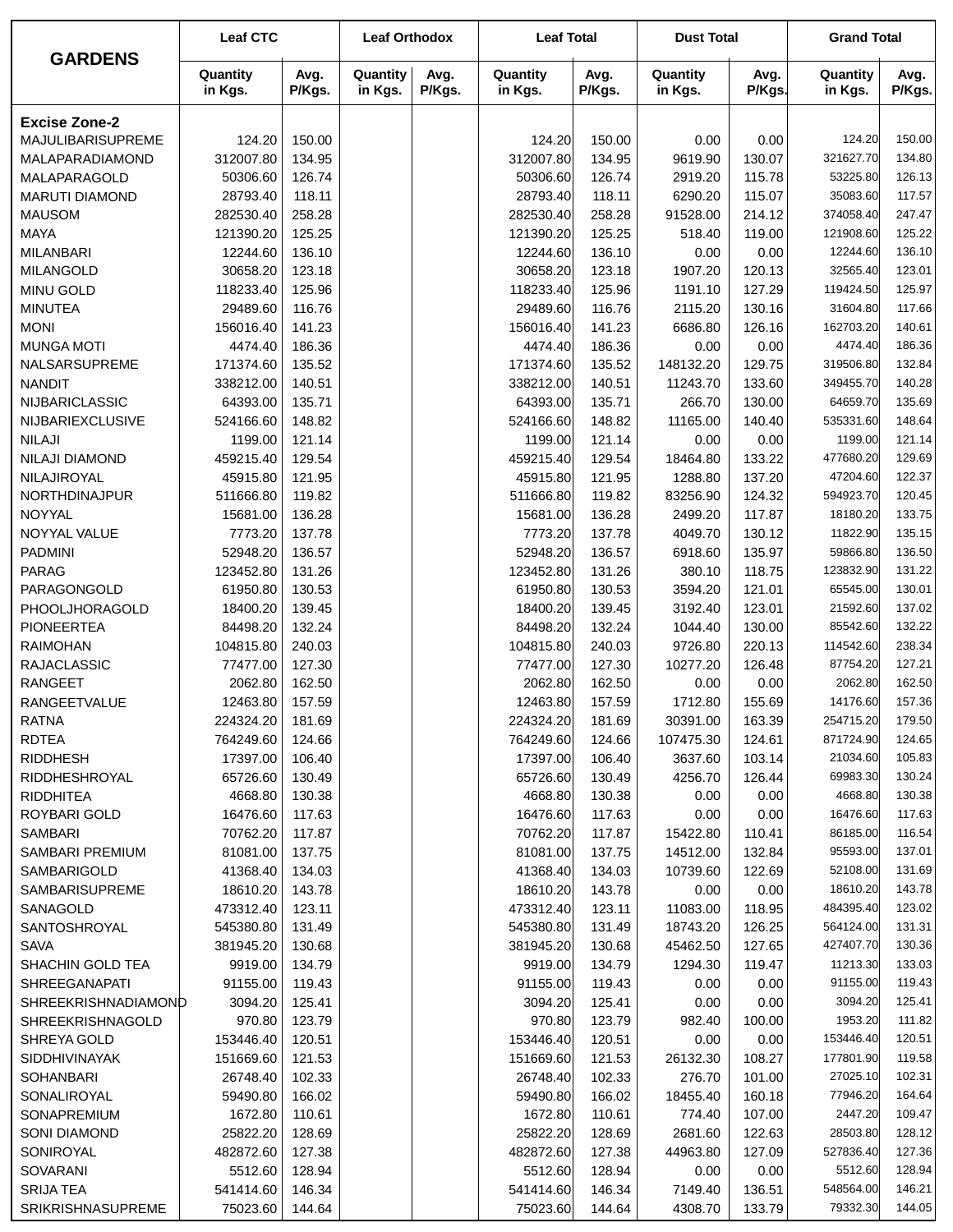|                           | <b>Leaf CTC</b>     |                | <b>Leaf Orthodox</b> |                | <b>Leaf Total</b>   |                | <b>Dust Total</b>   |                | <b>Grand Total</b>  |                |
|---------------------------|---------------------|----------------|----------------------|----------------|---------------------|----------------|---------------------|----------------|---------------------|----------------|
| <b>GARDENS</b>            | Quantity<br>in Kgs. | Avg.<br>P/Kgs. | Quantity<br>in Kgs.  | Avg.<br>P/Kgs. | Quantity<br>in Kgs. | Avg.<br>P/Kgs. | Quantity<br>in Kgs. | Avg.<br>P/Kgs. | Quantity<br>in Kgs. | Avg.<br>P/Kgs. |
| <b>Excise Zone-2</b>      |                     |                |                      |                |                     |                |                     |                |                     |                |
| <b>SUPERKLASS</b>         | 140690.60           | 116.84         |                      |                | 140690.60           | 116.84         | 871.80              | 108.70         | 141562.40           | 116.79         |
| <b>SWASTIKA</b>           | 771.40              | 130.00         |                      |                | 771.40              | 130.00         | 1652.80             | 126.56         | 2424.20             | 127.65         |
| <b>TAPTI ROYAL</b>        | 5278.40             | 143.46         |                      |                | 5278.40             | 143.46         | 0.00                | 0.00           | 5278.40             | 143.46         |
| <b>TAPTI VALUE</b>        | 15895.20            | 120.71         |                      |                | 15895.20            | 120.71         | 1044.40             | 105.00         | 16939.60            | 119.74         |
| <b>TIKOOM</b>             | 44685.20            | 117.84         |                      |                | 44685.20            | 117.84         | 729.40              | 105.00         | 45414.60            | 117.64         |
| <b>TIKOOM GOLD</b>        | 72673.00            | 143.99         |                      |                | 72673.00            | 143.99         | 2353.30             | 108.05         | 75026.30            | 142.86         |
| <b>TULSIBARI GOLD</b>     | 60358.80            | 117.51         |                      |                | 60358.80            | 117.51         | 1963.90             | 138.27         | 62322.70            | 118.16         |
| VARUNGOLD                 | 288745.40           | 125.46         |                      |                | 288745.40           | 125.46         | 28107.80            | 130.84         | 316853.20           | 125.94         |
| VEDANTATEA                | 340976.40           | 134.18         |                      |                | 340976.40           | 134.18         | 7667.20             | 123.17         | 348643.60           | 133.94         |
| ZARATEAPREMIUM            | 266662.80           | 138.32         |                      |                | 266662.80           | 138.32         | 8065.20             | 141.65         | 274728.00           | 138.42         |
| <b>District Total</b>     | 17474329.40         | 135.74         |                      |                | 17474329.40         | 135.74         | 1403958.40          | 135.26         | 18878287.80         | 135.70         |
| <b>Terai GARDENS</b>      |                     |                |                      |                |                     |                |                     |                |                     |                |
| <b>AANAND</b>             | 282820.80           | 136.76         |                      |                | 282820.80           | 136.76         | 21042.90            | 125.74         | 303863.70           | 136.00         |
| <b>AMRAJOTE</b>           | 3065.60             | 109.95         |                      |                | 3065.60             | 109.95         | 0.00                | 0.00           | 3065.60             | 109.95         |
| <b>ASHAPUR</b>            | 15930.00            | 141.53         |                      |                | 15930.00            | 141.53         | 868.40              | 121.19         | 16798.40            | 140.48         |
| <b>ATAL</b>               | 601859.60           | 209.50         |                      |                | 601859.60           | 209.50         | 86525.40            | 185.54         | 688385.00           | 206.49         |
| <b>AZAMABADGOLD</b>       | 5461.00             | 119.73         |                      |                | 5461.00             | 119.73         | 1114.40             | 140.00         | 6575.40             | 123.16         |
| AZAMABADSUPREME           | 221713.60           | 169.77         |                      |                | 221713.60           | 169.77         | 61339.20            | 152.87         | 283052.80           | 166.11         |
| <b>BAGDOGRA</b>           | 126553.00           | 121.21         |                      |                | 126553.00           | 121.21         | 11017.90            | 124.58         | 137570.90           | 121.48         |
| <b>BAGDOGRA CLASSIC</b>   | 216708.60           | 132.52         |                      |                | 216708.60           | 132.52         | 8623.00             | 130.90         | 225331.60           | 132.46         |
| <b>BAGDOGRAGOLD</b>       | 342141.60           | 180.47         |                      |                | 342141.60           | 180.47         | 25040.70            | 154.11         | 367182.30           | 178.68         |
| <b>BALASON</b>            | 289975.00           | 121.67         |                      |                | 289975.00           | 121.67         | 12641.00            | 117.29         | 302616.00           | 121.49         |
| <b>BALASON ROYAL</b>      | 30556.20            | 142.54         |                      |                | 30556.20            | 142.54         | 2022.20             | 141.98         | 32578.40            | 142.51         |
| <b>BELGACHI</b>           | 150925.20           | 145.66         |                      |                | 150925.20           | 145.66         | 35982.20            | 139.48         | 186907.40           | 144.47         |
| <b>BELGACHIGOLD</b>       | 247855.80           | 177.31         |                      |                | 247855.80           | 177.31         | 34795.20            | 159.04         | 282651.00           | 175.06         |
| <b>BELPUR</b>             | 80756.60            | 124.27         |                      |                | 80756.60            | 124.27         | 21047.40            | 118.05         | 101804.00           | 122.99         |
| <b>BELPURGOLD</b>         | 5332.20             | 117.00         |                      |                | 5332.20             | 117.00         | 594.40              | 116.00         | 5926.60             | 116.90         |
| <b>BHOJNARAIN</b>         | 96478.20            | 149.79         |                      |                | 96478.20            | 149.79         | 17634.10            | 139.48         | 114112.30           | 148.19         |
| <b>BHOJNARAINGOLD</b>     | 224517.40           | 183.97         |                      |                | 224517.40           | 183.97         | 11497.20            | 163.64         | 236014.60           | 182.98         |
| <b>BHOJNARAINSUPREME</b>  | 69527.80            | 208.40         |                      |                | 69527.80            | 208.40         | 416.70              | 200.00         | 69944.50            | 208.35         |
| <b>BIJALIMONI</b>         | 215896.60           | 222.81         |                      |                | 215896.60           | 222.81         | 47301.40            | 194.35         | 263198.00           | 217.69         |
| <b>BIJBARI</b>            | 322514.00           | 131.65         |                      |                | 322514.00           | 131.65         | 47103.10            | 130.09         | 369617.10           | 131.45         |
| <b>BIJBARIGOLD</b>        | 486815.60           | 197.74         |                      |                | 486815.60           | 197.74         | 74264.90            | 160.82         | 561080.50           | 192.85         |
| <b>BIJOYNAGAR</b>         | 386112.80           | 160.51         |                      |                | 386112.80           | 160.51         | 35462.60            | 142.79         | 421575.40           | 159.02         |
| <b>BILATIBARI</b>         | 619635.40           | 136.58         |                      |                | 619635.40           | 136.58         | 6363.00             | 128.45         | 625998.40           | 136.50         |
| CHAMPASARI                | 109135.40           | 143.33         |                      |                | 109135.40           | 143.33         | 22364.70            | 138.54         | 131500.10           | 142.52         |
| <b>CHANDAN</b>            | 492629.40           | 152.52         |                      |                | 492629.40           | 152.52         | 62871.00            | 135.44         | 555500.40           | 150.59         |
| <b>DAGAPUR</b>            | 109151.80           | 181.97         |                      |                | 109151.80           | 181.97         | 23050.50            | 153.43         | 132202.30           | 176.99         |
| <b>DEBIJHORA</b>          | 16691.00            | 132.32         |                      |                | 16691.00            | 132.32         | 165.10              | 132.00         | 16856.10            | 132.32         |
| <b>DEBIJHORASUPREME</b>   | 382260.80           | 169.30         |                      |                | 382260.80           | 169.30         | 47308.20            | 154.54         | 429569.00           | 167.68         |
| <b>FAGU</b>               | 362005.80           | 163.47         |                      |                | 362005.80           | 163.47         | 68597.60            | 153.43         | 430603.40           | 161.87         |
| <b>FAGUROYAL</b>          | 180533.60           | 206.21         |                      |                | 180533.60           | 206.21         | 27933.70            | 178.17         | 208467.30           | 202.45         |
| <b>FULBAR</b>             | 168346.00           | 114.85         |                      |                | 168346.00           | 114.85         | 37617.00            | 116.02         | 205963.00           | 115.06         |
| <b>FULBARI</b>            | 585853.80           | 167.37         |                      |                | 585853.80           | 167.37         | 32664.70            | 163.29         | 618518.50           | 167.16         |
| FULBARI HI GROWN          | 453881.20           | 214.91         |                      |                | 453881.20           | 214.91         | 33129.80            | 184.12         | 487011.00           | 212.82         |
| <b>FULBARIPATAN</b>       | 29401.00            | 138.58         |                      |                | 29401.00            | 138.58         | 4189.90             | 130.65         | 33590.90            | 137.59         |
| <b>FULBARIPATANCLONAL</b> | 88684.00            | 176.06         |                      |                | 88684.00            | 176.06         | 8979.50             | 148.06         | 97663.50            | 173.49         |
| GAYAGANGA                 | 142129.20           | 152.42         |                      |                | 142129.20           | 152.42         | 6572.80             | 146.45         | 148702.00           | 152.15         |
| <b>GIRISHCHANDRA</b>      | 200784.00           | 131.61         |                      |                | 200784.00           | 131.61         | 13743.00            | 132.27         | 214527.00           | 131.65         |
| <b>GIRISHCHSUPER</b>      | 157847.80           | 200.40         |                      |                | 157847.80           | 200.40         | 27929.60            | 153.35         | 185777.40           | 193.33         |
| <b>GITADEVI</b>           | 48434.20            | 129.37         |                      |                | 48434.20            | 129.37         | 13221.00            | 118.92         | 61655.20            | 127.13         |
| <b>GOPALPURSUPER</b>      | 53152.60            | 162.46         |                      |                | 53152.60            | 162.46         | 7080.20             | 152.22         | 60232.80            | 161.26         |
| <b>GOPE</b>               | 966468.60           | 128.29         |                      |                | 966468.60           | 128.29         | 98811.10            | 118.33         | 1065279.70          | 127.37         |
| <b>GOPESUPREME</b>        | 158013.00           | 150.09         |                      |                | 158013.00           | 150.09         | 5499.40             | 135.42         | 163512.40           | 149.60         |
| <b>GULMA</b>              | 711921.00           | 296.33         |                      |                | 711921.00           | 296.33         | 103251.00           | 242.91         | 815172.00           | 289.56         |
| <b>GUNABARI</b>           | 657289.60           | 126.75         |                      |                | 657289.60           | 126.75         | 12848.10            | 124.53         | 670137.70           | 126.71         |
|                           |                     |                |                      |                |                     |                |                     |                |                     |                |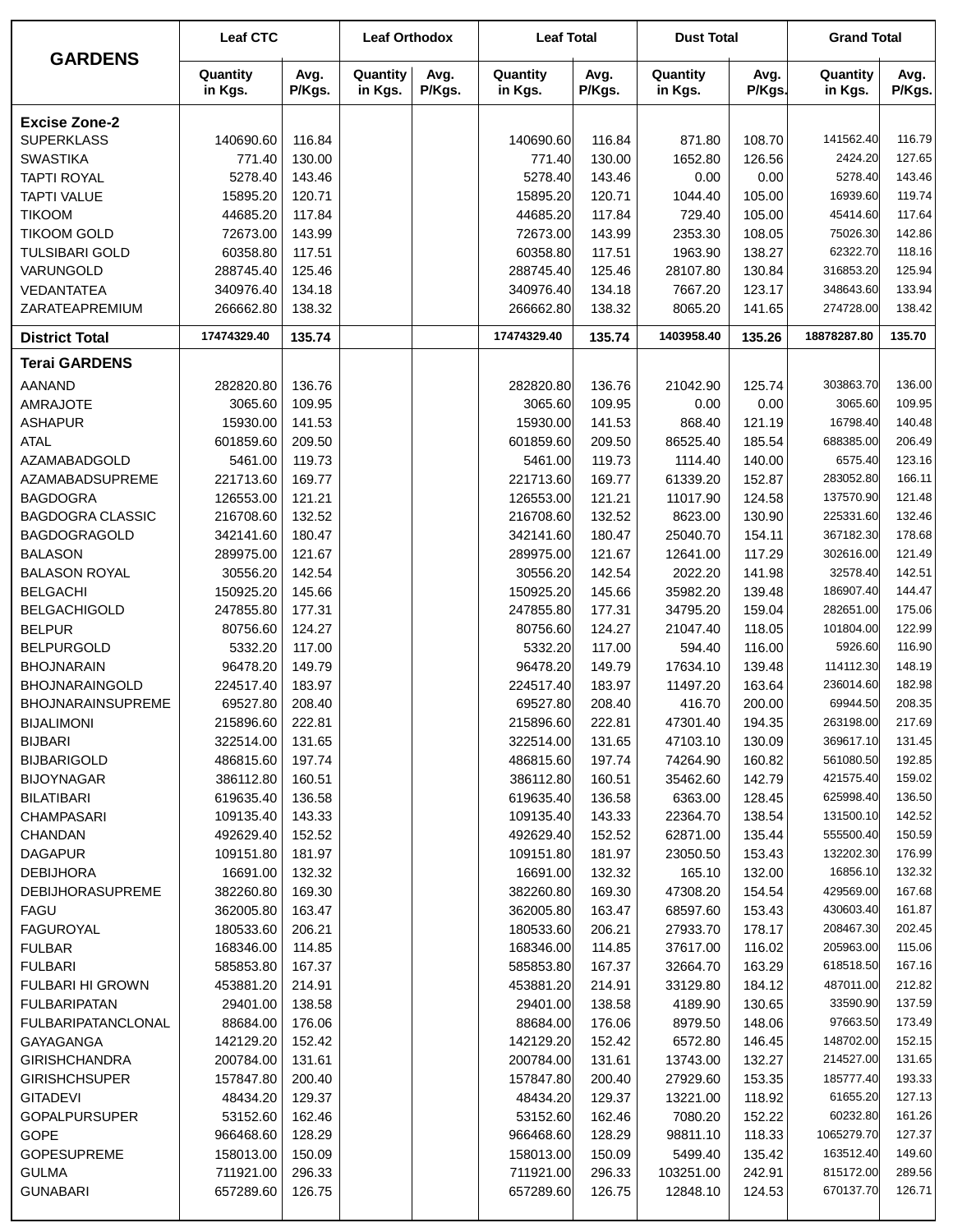|                                      | <b>Leaf CTC</b>        |                  | <b>Leaf Orthodox</b> |                | <b>Leaf Total</b>      |                  | <b>Dust Total</b>    |                  | <b>Grand Total</b>     |                  |
|--------------------------------------|------------------------|------------------|----------------------|----------------|------------------------|------------------|----------------------|------------------|------------------------|------------------|
| <b>GARDENS</b>                       | Quantity<br>in Kgs.    | Avg.<br>P/Kgs.   | Quantity<br>in Kgs.  | Avg.<br>P/Kgs. | Quantity<br>in Kgs.    | Avg.<br>P/Kgs.   | Quantity<br>in Kgs.  | Avg.<br>P/Kgs.   | Quantity<br>in Kgs.    | Avg.<br>P/Kgs.   |
| <b>Excise Zone-2</b>                 |                        |                  |                      |                |                        |                  |                      |                  |                        |                  |
| <b>HALBARI</b>                       | 1374.20                | 162.61           |                      |                | 1374.20                | 162.61           | 0.00                 | 0.00             | 1374.20                | 162.61           |
| <b>HANSQUA</b>                       | 507277.80              | 222.62           |                      |                | 507277.80              | 222.62           | 93169.00             | 193.91           | 600446.80              | 218.16           |
| <b>HANSRAJ</b>                       | 47105.80               | 137.60           |                      |                | 47105.80               | 137.60           | 5121.60              | 131.44           | 52227.40               | 137.00           |
| <b>ICHHAMOTI</b>                     | 18672.40               | 126.28           |                      |                | 18672.40               | 126.28           | 533.40               | 123.00           | 19205.80               | 126.19           |
| ICHHAMOTIROYAL                       | 237387.60              | 188.83           |                      |                | 237387.60              | 188.83           | 22392.50             | 162.13           | 259780.10              | 186.53           |
| <b>JATINDRAMOHAN</b>                 | 1017327.20             | 132.76           |                      |                | 1017327.20             | 132.76           | 48170.60             | 121.79           | 1065497.80             | 132.27           |
| JATINDRAMOHANGOLD                    | 142900.80              | 148.85           |                      |                | 142900.80              | 148.85           | 953.10               | 175.11           | 143853.90              | 149.03           |
| <b>JAYABARI</b>                      | 246813.60              | 118.13           |                      |                | 246813.60              | 118.13           | 18171.00             | 115.42           | 264984.60              | 117.95           |
| JAYANTIKACLONAL                      | 163034.80              | 142.79           |                      |                | 163034.80              | 142.79           | 11697.60             | 152.90           | 174732.40              | 143.46           |
| <b>JAYANTIKAGOLD</b>                 | 450819.60              | 181.13           |                      |                | 450819.60              | 181.13           | 82548.00             | 159.92           | 533367.60              | 177.84           |
| <b>JIAGURI</b>                       | 1431.20                | 124.42           |                      |                | 1431.20                | 124.42           | 0.00                 | 0.00             | 1431.20                | 124.42           |
| KACHAKALIGOLD                        | 328530.60              | 135.95           |                      |                | 328530.60              | 135.95           | 17075.10             | 127.53           | 345605.70              | 135.53           |
| <b>KAMALA</b>                        | 646284.80              | 152.01           |                      |                | 646284.80              | 152.01           | 205373.90            | 143.81           | 851658.70              | 150.03           |
| <b>KANTABARI</b>                     | 166734.20              | 127.33           |                      |                | 166734.20              | 127.33           | 18772.00             | 132.02           | 185506.20              | 127.81           |
| <b>KIRANCHANDRA</b>                  | 179421.80              | 135.13           |                      |                | 179421.80              | 135.13           | 24828.60             | 138.58           | 204250.40              | 135.55           |
| KIRANCHANDRAGOLD                     | 347272.30              | 177.55           |                      |                | 347272.30              | 177.55           | 46578.70             | 162.84           | 393851.00              | 175.81           |
| <b>KUSUM</b>                         | 211473.60              | 152.26           |                      |                | 211473.60              | 152.26           | 27315.60             | 134.34           | 238789.20              | 150.21           |
| <b>KUSUMGOLD</b>                     | 102708.40              | 200.67           |                      |                | 102708.40              | 200.67           | 10932.70             | 165.58           | 113641.10              | 197.29           |
| <b>KUSUMSPL</b>                      | 69591.00               | 181.55           |                      |                | 69591.00               | 181.55           | 6473.30              | 149.01           | 76064.30               | 178.78           |
| <b>MAHAMAYA</b>                      | 633184.60              | 132.55           |                      |                | 633184.60              | 132.55           | 54179.90             | 129.78           | 687364.50              | 132.33           |
| <b>MALIVITA</b>                      | 31179.60               | 116.93           |                      |                | 31179.60               | 116.93           | 461.40               | 109.75           | 31641.00               | 116.83           |
| <b>MARAPUR</b>                       | 45981.00               | 151.92           |                      |                | 45981.00               | 151.92           | 2013.60              | 156.04           | 47994.60               | 152.09           |
| MARAPURROYAL                         | 25092.00               | 210.16           |                      |                | 25092.00               | 210.16           | 950.10               | 187.56           | 26042.10               | 209.33           |
| MARIONBARIECLONAL                    | 38360.20               | 143.87           |                      |                | 38360.20               | 143.87           | 11881.80             | 130.28           | 50242.00               | 140.65           |
| MARIONBARIEPREMIUM                   | 84448.40               | 152.93           |                      |                | 84448.40               | 152.93           | 18181.70             | 129.92           | 102630.10              | 148.85           |
| <b>MATIDHAR</b>                      | 789489.60              | 217.66           |                      |                | 789489.60              | 217.66           | 150584.00            | 192.47           | 940073.60              | 213.62           |
| <b>MATIGARAGOLD</b>                  | 0.00                   | 0.00             |                      |                | 0.00                   | 0.00             | 1571.50              | 116.00           | 1571.50                | 116.00           |
| <b>MATRI</b>                         | 283017.80              | 130.25           |                      |                | 283017.80              | 130.25           | 33389.40             | 125.31           | 316407.20<br>435080.10 | 129.72           |
| <b>MATRIGOLD</b><br><b>MERRYVIEW</b> | 410156.40<br>174063.40 | 231.04<br>179.45 |                      |                | 410156.40<br>174063.40 | 231.04<br>179.45 | 24923.70<br>27448.40 | 198.08           | 201511.80              | 229.15<br>176.85 |
| <b>NALSAR</b>                        | 105299.40              | 122.28           |                      |                |                        | 122.28           | 90840.80             | 160.33<br>125.67 | 196140.20              | 123.85           |
| NALSARBARI                           | 198510.80              | 134.03           |                      |                | 105299.40<br>198510.80 | 134.03           | 70277.20             | 121.63           | 268788.00              | 130.79           |
| NEWCHUMTAACEGOLD                     | 17410.60               | 121.35           |                      |                | 17410.60               | 121.35           | 1979.50              | 106.77           | 19390.10               | 119.86           |
| <b>NEWCHUMTACLASSIC</b>              | 142319.80              | 143.46           |                      |                | 142319.80              | 143.46           | 25900.30             | 134.02           | 168220.10              | 142.01           |
| NEWCHUMTAROYAL                       | 222912.40              | 175.41           |                      |                | 222912.40              | 175.41           | 53977.30             | 156.74           | 276889.70              | 171.77           |
| NUXALBARIE                           | 41867.20               | 171.65           |                      |                | 41867.20               | 171.65           | 3066.50              | 154.28           | 44933.70               | 170.46           |
| NUXALBARIIMPERIAL                    | 446710.20              | 219.59           |                      |                | 446710.20              | 219.59           | 43740.70             | 192.23           | 490450.90              | 217.15           |
| <b>ORDDIAMOND</b>                    | 244476.00              | 172.03           |                      |                | 244476.00              | 172.03           | 16229.00             | 147.87           | 260705.00              | 170.53           |
| <b>ORDTERAI</b>                      | 234091.80              | 139.00           |                      |                | 234091.80              | 139.00           | 47911.60             | 131.91           | 282003.40              | 137.80           |
| <b>PAHARGOOMIAH</b>                  | 747728.90              | 285.92           |                      |                | 747728.90              | 285.92           | 113649.40            | 219.22           | 861378.30              | 277.12           |
| <b>PUSPA</b>                         | 1365.60                | 105.00           |                      |                | 1365.60                | 105.00           | 0.00                 | 0.00             | 1365.60                | 105.00           |
| <b>PUSPAGOLD</b>                     | 118507.80              | 118.16           |                      |                | 118507.80              | 118.16           | 0.00                 | 0.00             | 118507.80              | 118.16           |
| PUTINBARI ROYAL                      | 16321.00               | 143.52           |                      |                | 16321.00               | 143.52           | 0.00                 | 0.00             | 16321.00               | 143.52           |
| PUTINBARIGOLD                        | 754.20                 | 138.00           |                      |                | 754.20                 | 138.00           | 0.00                 | 0.00             | 754.20                 | 138.00           |
| <b>RAMABOTY</b>                      | 430369.20              | 131.88           |                      |                | 430369.20              | 131.88           | 22433.30             | 129.21           | 452802.50              | 131.75           |
| <b>RAMABOTYSUPER</b>                 | 327219.20              | 189.96           |                      |                | 327219.20              | 189.96           | 7856.70              | 145.38           | 335075.90              | 188.91           |
| <b>RANIPOKHRI</b>                    | 120141.00              | 131.66           |                      |                | 120141.00              | 131.66           | 7532.60              | 126.84           | 127673.60              | 131.38           |
| SALBARI                              | 68393.20               | 134.09           |                      |                | 68393.20               | 134.09           | 7106.80              | 124.52           | 75500.00               | 133.19           |
| <b>SANTOSH</b>                       | 160144.20              | 123.72           |                      |                | 160144.20              | 123.72           | 18032.00             | 122.19           | 178176.20              | 123.56           |
| <b>SARAT</b>                         | 344783.40              | 231.57           |                      |                | 344783.40              | 231.57           | 40840.50             | 171.20           | 385623.90              | 225.18           |
| SATBHAIYA                            | 241386.80              | 133.79           |                      |                | 241386.80              | 133.79           | 43994.10             | 135.77           | 285380.90              | 134.10           |
| SATISH CHANDRA                       | 37613.80               | 194.27           |                      |                | 37613.80               | 194.27           | 693.40               | 184.94           | 38307.20               | 194.10           |
| <b>SATISHCHANDRA</b>                 | 237218.00              | 152.86           |                      |                | 237218.00              | 152.86           | 22902.80             | 144.63           | 260120.80              | 152.13           |
| SAYEDABAD                            | 87663.40               | 143.14           |                      |                | 87663.40               | 143.14           | 20625.90             | 140.77           | 108289.30              | 142.69           |
| SAYEDABADCLASSIC                     | 413113.60              | 124.36           |                      |                | 413113.60              | 124.36           | 17357.30             | 118.61           | 430470.90              | 124.13           |
| SAYEDABADGOLD                        | 419425.00              | 187.72           |                      |                | 419425.00              | 187.72           | 69861.40             | 167.13           | 489286.40              | 184.78           |
| SIMULBARIE                           | 132152.60              | 153.63           |                      |                | 132152.60              | 153.63           | 26236.70             | 138.93           | 158389.30              | 151.20           |
| SIMULBARIEGOLD                       | 181863.00              | 192.82           |                      |                | 181863.00              | 192.82           | 5853.00              | 193.74           | 187716.00              | 192.85           |